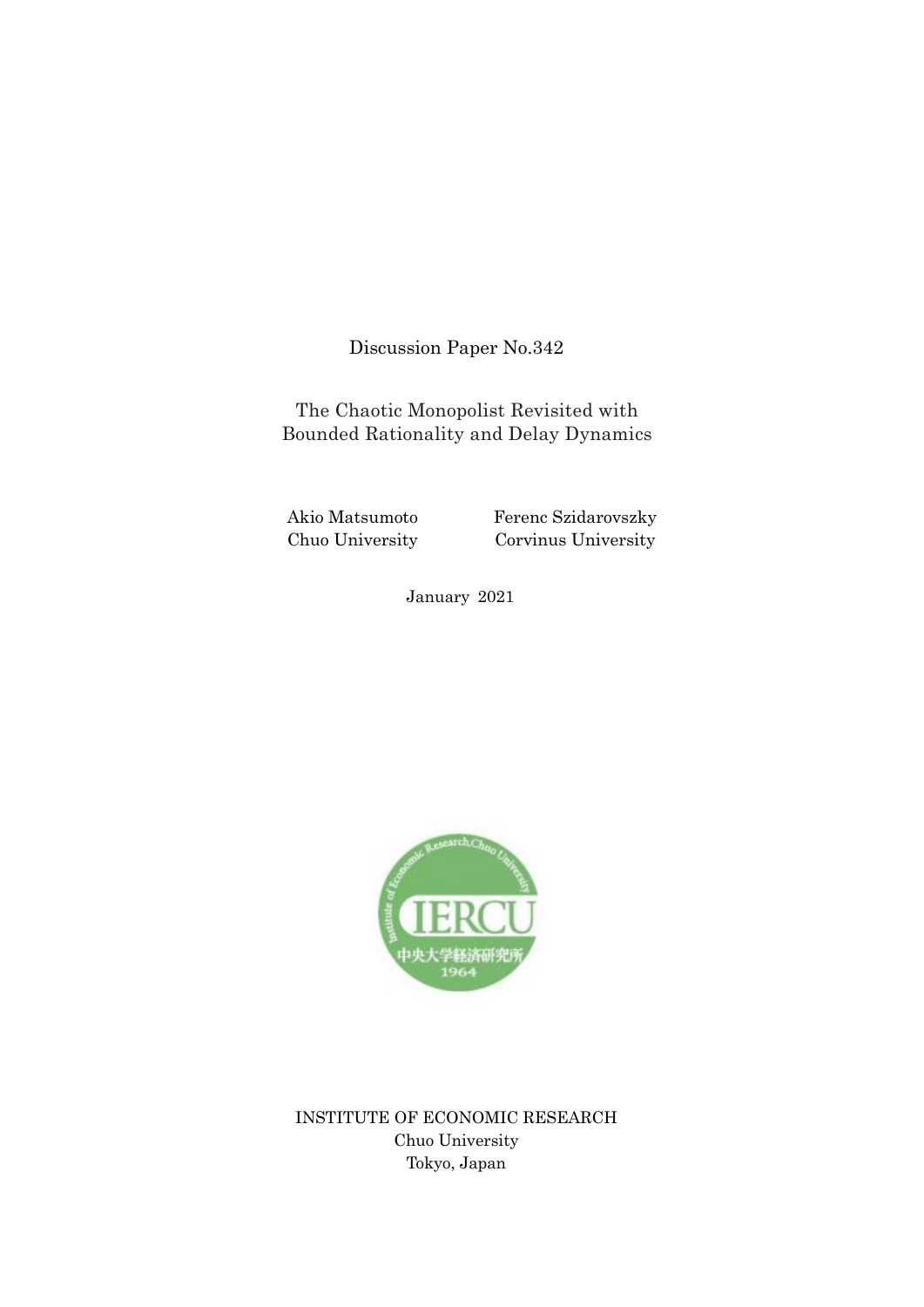# The Chaotic Monopolist Revisited with Bounded Rationality and Delay Dynamics

Akio Matsumoto<sup>†</sup> Ferenc Szidarovszky<sup>‡</sup>

#### Abstract

Two types of boundedly rational monopolists are studied when the marginal revenue is not necessarily negative sloping. Knowledgeably monopolists (k-monopolists) know the analytic form of the price function but unable to compute the profit-maximizing output level. Limited monopolists  $(\ell$ -monopolists) know only the price and output values in two previous time periods. It is assumed that k-monopolists adjust their output levels according to the usual gradient process, while  $\ell$ -monopolists approximate the marginal profit with a two-point finite difference formula. Discrete and continuous time scales are examined. A single-delay model is considered for  $k$ -monopolists, however for  $\ell$ -monopolists a twodelay model is constructed. In the discrete case the stability condition is the same for the two models and requires a sufficiently small speed of adjustments. However, there are differences in the two dynamics. In the continuous case the discrete models are transformed into continuous models via Berezowski transformation. In the one delay case the critical values of the delays are computed and the directions of stability swiching determined. In the two-delay case the stability switching curves are analytically found and the directions of stability switchings are characterized by computing the stability index for each point of the curves. The analytical results are verified and illustrated via numerical studies, when sensitivity analysis is performed showing that an increase in the adjustment coefficient shrinks the stability region, while it is extended by increasing the inertia coefficient.

Keywords: Boundedly rational monopolist, Delay differential equation, Gradient dynamics, Hopf bifurcation, Continuous and discrete models

<sup>\*</sup>The first author highly acknowledges the financial support from the Japan Society for the Promotion of Science (Grant-in-Aid for Scientific Research (C) 20K01566).

<sup>&</sup>lt;sup>†</sup>Department of Economics, Chuo University, 742-1, Higashi-Nakano, Hachio ji, Tokyo, 192-0393, Japan, akiom@tamacc.chuo-u.ac.jp.

<sup>&</sup>lt;sup>‡</sup>Department of Mathematics, Corvinus University, Budapest, Fövám tér 8, 1093, Hungary, szidarka@gmail.com.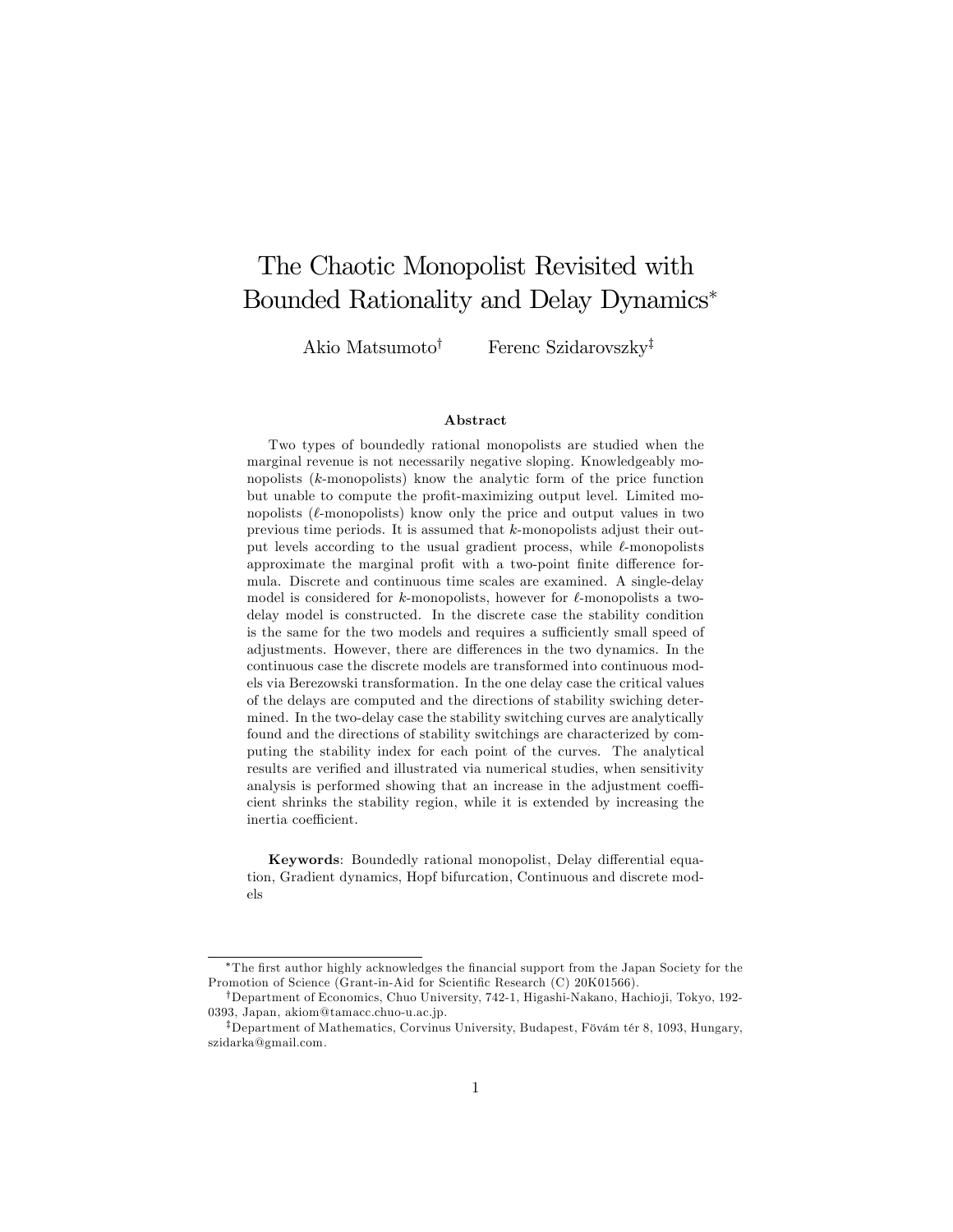### 1 Introduction

A textbook monopoly theory implicitly assumes that a monopolist possesses (i) perfect knowledge of the price function, (ii) the enough computability to make its optimal choices and (iii) instantaneous information about the economic activities in the market. Further, the price function is assumed to be (iv) linear. Consequently, the textbook monopolist can solve the profit maximization condition to determine a unique monopoly output and set the corresponding monopoly price on the price function to clear the market. Such a monopolist is called a *rational monopolist* that is a profit-maximizer and a price-maker. Since the rational monopolist can hit on the exact point at which its profit is maximized and jump to it with a one-shot, the theory does not involve any dynamic consideration.

In the old literature, Robinson (1933) is critical for a linear shape of the price function and emphasizes that a nonlinear price function is plausible in the market where there are several groups of consumers and each possesses a different level of income. In such an environment, even if the price curve is downward-sloping, the marginal revenue curve takes a convex-concave shape generating multiple monopoly states. A monopolist with imperfect knowledge somehow arrives at one of them but have no incentive to move further, although it possibly gains a larger profit at some other point. No one doubts the importance of limited information, uncertainty, and non-instantaneous response for optimal decision making. However, little has been done to develop the existing monopoly theory.<sup>1</sup>

In recent literature, some studies have been conducted on the optimal behavior of a *boundedly rational monopolist* that lacks some or all requirements (i), (ii), (iii) and (iv). This development gives rise to a natural question: what happens if such a monopolist sets its output at some level other than the monopoly output level? Puu (1995) reproduces Robinsonís verbal model faithfully and mathematically with a cubic price function having the inflection point. It is demonstrated that complicated output dynamics can arise when the monopolist adopts the gradient adjustment based on the past realized profits in discrete-time scales. Further, assuming that the price function is hyperbolic or log-concave, Naimzada and Ricchiuti (2008), Askar (2013) and Elsadany and Awad (2016) construct the discrete-time output adjustment process of the boundedly rational monopolist and numerically exhibit chaotic output evolution. Matsumoto and Szidarovszky (2014) examine discrete and one-delay monopoly dynamics with special binomial price and cost functions, when the dynamic equation includes an inertia coefficient. Only recently, Matsumoto and Szidarovszky (2020) reexamine this model in a continuous-time framework under the conditions that the price function is hyperbolic.

In this study, we return to Puu (1995) and reconsider, in a new apparatus of delay differential equation, Robinson's insight that the marginal revenue curve is not necessarily negative-sloping and the monopolist does not know all about

<sup>&</sup>lt;sup>1</sup> Basic elements of today's theory can be found in Robinson (1933) and Hicks (1935).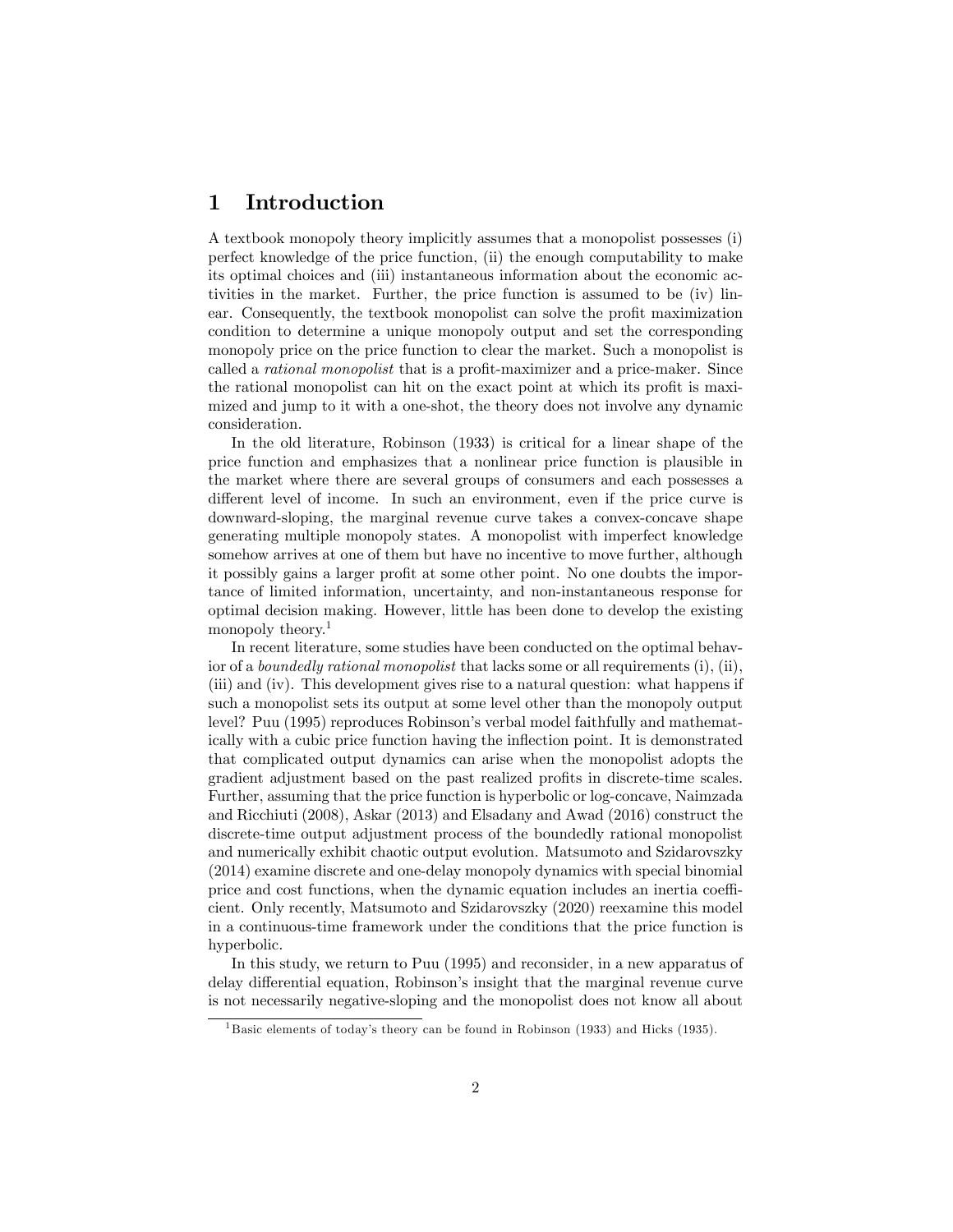the market. To proceed, we introduce two boundedly rational monopolists. It is first assumed that neither of them has enough computability to calculate the monopoly output level. Besides, the monopolist is referred to as "knowledgeable" if it has full information on the form of the price function and "limited" if it does not know the form of the price function but possesses the values of output and price only in the past two periods. We call the former the k-monopolist and the latter the  $\ell$ -monopolist for convenience. Concerning the output level's determination, we adopt the gradient method based on observing a profit change per unit output change. In the existing literature, it is not yet revealed whether the stability conditions for the k-monopolist and the  $\ell$ -monopolist are the same or not. It is not fully discussed whether delayed information could be a source of output oscillations when the stability conditions are violated. Hence, this paper compares the dynamic behavior of these two monopolists and discuss the similarities and differences between them.

The paper is organized as follows. Section 2 constructs a basic monopoly model. Section 3 reviews the local and global dynamics in discrete-time scales. Section 4 builds two continuous time models that correspond to the discrete-time model. It is the central part of this paper and is divided into three subsections. The dynamics for the  $k$ -monopolist and for  $\ell$ -monopolist is considered in the first and second subsections. A comparison between the dynamics of the two monopolists is made in the third. Section 5 offers conclusions and outlines further research directions.

### 2 Basic Models

Consider a monopolist that produces the quantity of output x. The price and cost functions are denoted as  $p(x)$  and  $c(x)$ . The profit function is defined as a difference of the revenue from the production cost,

$$
\pi(x) = p(x)x - c(x). \tag{1}
$$

The profit-maximization condition for an interior solution is

$$
\frac{d\pi}{dx} = 0\tag{2}
$$

and the market-clearing condition is to determine a price on the price function,

$$
p = p(x). \tag{3}
$$

A textbook monopolist or rational monopolist can solve the profit-maximization condition (2) to determine its monopoly output  $x_M$  and set a monopoly price  $p_M$  through (3).

Our interest is focused on a boundedly rational monopolist that cannot make such an optimal decision due to insufficient information. We formally define two monopolists depending on how much information they have. If a monopolist has full knowledge of the market price and cost functions but lacks the full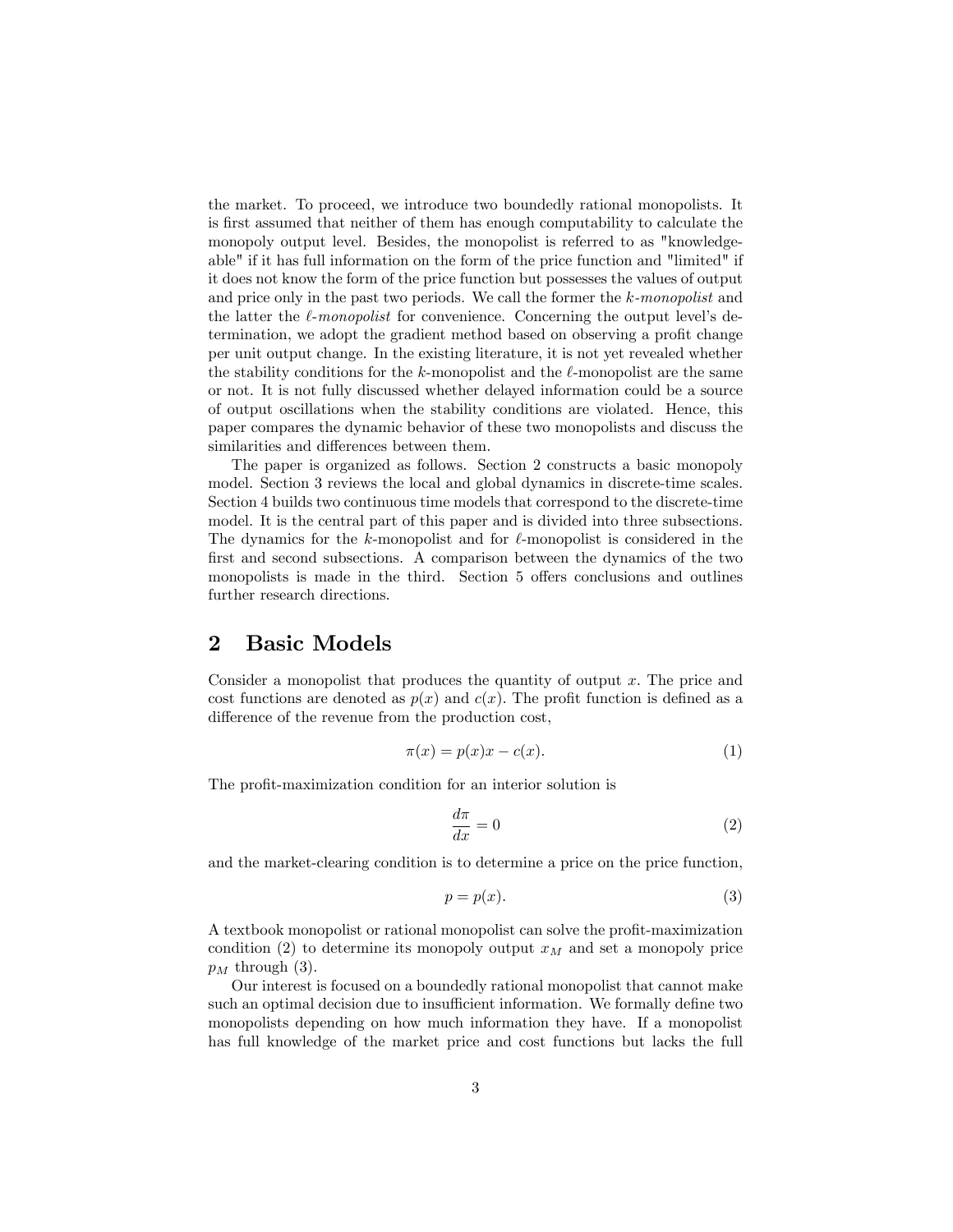computability, it is called the knowledgeable monopolist or the k-monopolist. If a monopolist has neither of requirements (i) and (ii) but knows the values of  $x$  and p in the past two periods of time, then it is called the *limited* monopolist or the  $\ell$ monopolist. Since each monopolist is unable to solve the first-order condition  $(2)$ of the profit maximization, it determines an output level by checking whether a small change in the current output will increase or decrease their profits. If the profit is expected to increase, decrease or remain the same, then the monopolist increases, decreases and maintains the current level, accordingly. The  $k$ -monopolist knows the form of the marginal profit. Hence it will adjust output according to the following rule in discrete-time scales,

$$
x(t) = x(t-1) + K \frac{d\pi(t-1)}{dx(t-1)}
$$
\n(4)

where  $K$  is the adjustment coefficient and assumed to be positive. Alternatively, the  $\ell$ -monopolist observes only the profits  $\pi(t - 1)$  and  $\pi(t - 2)$  with output levels  $x(t-1)$  and  $x(t-2)$  in the immediate past two periods. Based on this information, it determines the next output level as

$$
x(t) = x(t-1) + K \frac{\pi(t-1) - \pi(t-2)}{x(t-1) - x(t-2)}.
$$
\n(5)

The solutions of these dynamic equations give the output behavior over time. Note that information acquisition requires some time-delays in the discrete-time framework. The formula (4) is called the gradient method and is often used to explore the dynamics of the boundedly rational monopolist.<sup>2</sup>

In this section, we recapitulate a basic structure of Puu (1995) that reconsiders Robinson (1933). The price function is cubic,

$$
p(x) = A - Bx + Cx^2 - Dx^3.
$$
 (6)

The revenue is  $R(x) = p(x)x$  and thus the marginal revenue is also cubic,

$$
MR(x) = A - 2Bx + 3Cx^2 - 4Dx^3.
$$
 (7)

It is further assumed that the cost function is cubic in  $x$  and has no fixed cost,

$$
K(x) = Ex - Fx^2 + Gx^3
$$

and then the marginal cost is quadratic,

$$
MC(x) = E - 2Fx + 3Gx^2.
$$
\n<sup>(8)</sup>

The profit function becomes quartic and is simplified as

$$
\pi(x) = ax - bx^2 + cx^3 - dx^4 \tag{9}
$$

<sup>2</sup> See, Naimzada and Ricchiuti (2008), Askar (2013), Elsadany and Awad (2016)). The adjustment process of (5) is considered in Puu (1995) and Matsumoto and Szidarovszky (2021)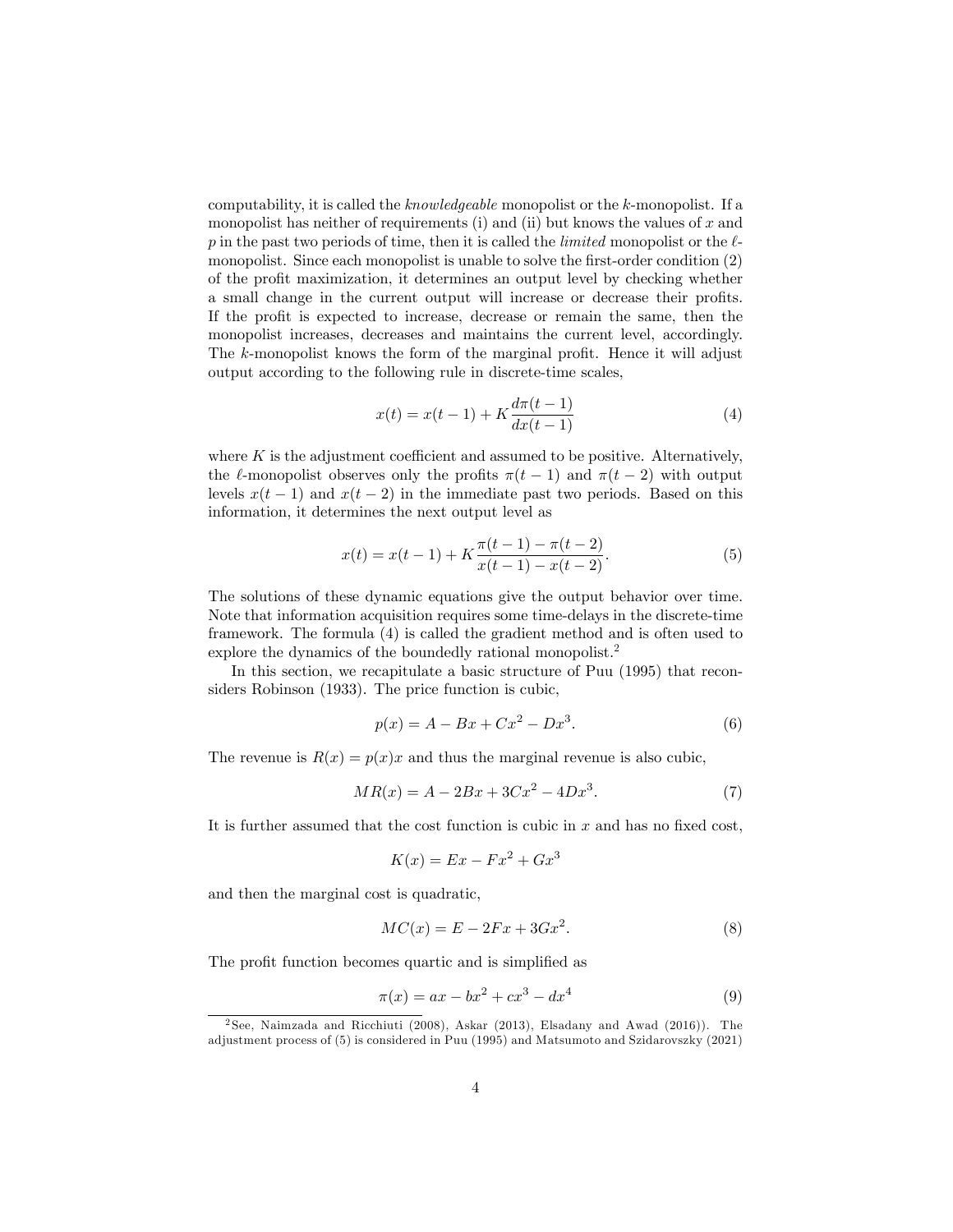$$
a = A - E
$$
,  $b = B - F$ ,  $c = C - G$ , and  $d = D$ 

The marginal profit is

$$
\frac{d\pi}{dx} = a - 2bx + 3cx^2 - 4dx^3.
$$
 (10)

Solving  $d\pi/dx = 0$  yields the profit maximizing output levels. The number of the optimal solutions depends on the parameter specification and is one or three. Puu (1995) assumes the following parameter specification,

**Assumption I.**  $a = 3.6$ ,  $b = 2.4$ ,  $c = 0.6$  and  $d = 0.05$ .

Equating the marginal profit to zero and solving it yield three real solutions,

$$
x_1^e = 3 - \sqrt{3}, \ x_2^e = 3 \text{ and } x_3^e = 3 + \sqrt{3}
$$
 (11)

The corresponding profits are

$$
\pi(x_1^e) = \pi(x_3^e) = \frac{9}{5}
$$
 and  $\pi(x_2^e) = \frac{27}{20}$ 

where  $\pi(x_1^e)$  and  $\pi(x_3^e)$  are the (local) maximum profit values and  $\pi(x_2^e)$  is the  $(local)$  minimum profit value. Figure 1 illustrates the price curve, the marginal profit curve and the marginal cost curve, which is a reproduction of Figure 1 of Puu (1995) intended to duplicate Figure 22 of Robinson (1933). In our framework, both monopolists lack enough computability to find the optimal values and do not know the existence of multiple optimal outputs. Having their own information, the monopolists determine their production decisions based on the gradient of the marginal profit changes. The two main questions we are confronted with are the followings:

- (i) Under what condition can the monopolist arrive at the optimal (profitmaximizing) solution?
- (ii) Where does the monopolist go when it is unable to reach the optimal

with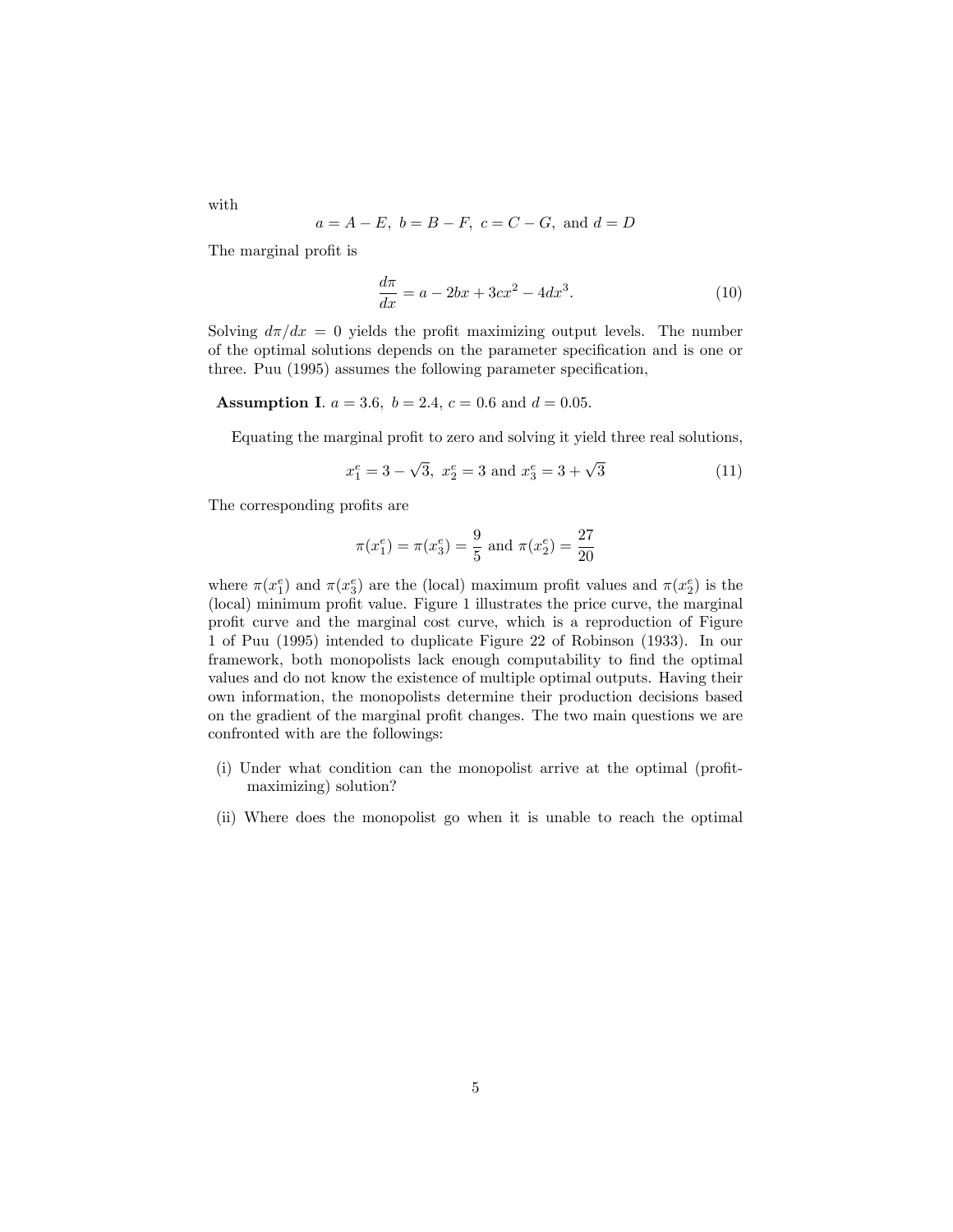

Figure 1. Price curve, MR and MC curves

# 3 The Discrete-Time Models

solution?

In the discrete-time scales, Puu (1995) has considered the dynamic behavior of the  $\ell$ -monopolist that knows only the two points on the price function. It cannot calculate the marginal profit but obtains a proxy for it by a two-point divided difference formula:

$$
\frac{\Delta \pi}{\Delta x} = \frac{\pi [x(t-1)] - \pi [x(t-2)]}{x(t-1) - x(t-2)}
$$
(12)

where the right-hand side is equal to the following,

$$
a - b[x(t-1) + x(t-2)] + c[x^{2}(t-1) + x(t-1)x(t-2) + x^{2}(t-2)]
$$
  

$$
-d[x^{3}(t-1) + x^{2}(t-1)x(t-2) + x(t-1)x^{2}(t-2) + x^{3}(t-2)]
$$

and is denoted as  $g[x(t-1), x(t-2)]$ . Hence, the searching process of the  $\ell$ monopolist  $(5)$  can be described by a second-order difference equation,

$$
x(t) = x(t-1) + Kg[x(t-1), x(t-2)].
$$
\n(13)

We also examine the k-monopolist dynamic behavior for comparison. Since the  $k$ -monopolist knows the price and cost functions and thus the marginal profit,  $(10)$ , its output is determined by a first-order non-linear difference equation,

$$
x(t) = x(t-1) + Kf[x(t-1)]
$$
\n(14)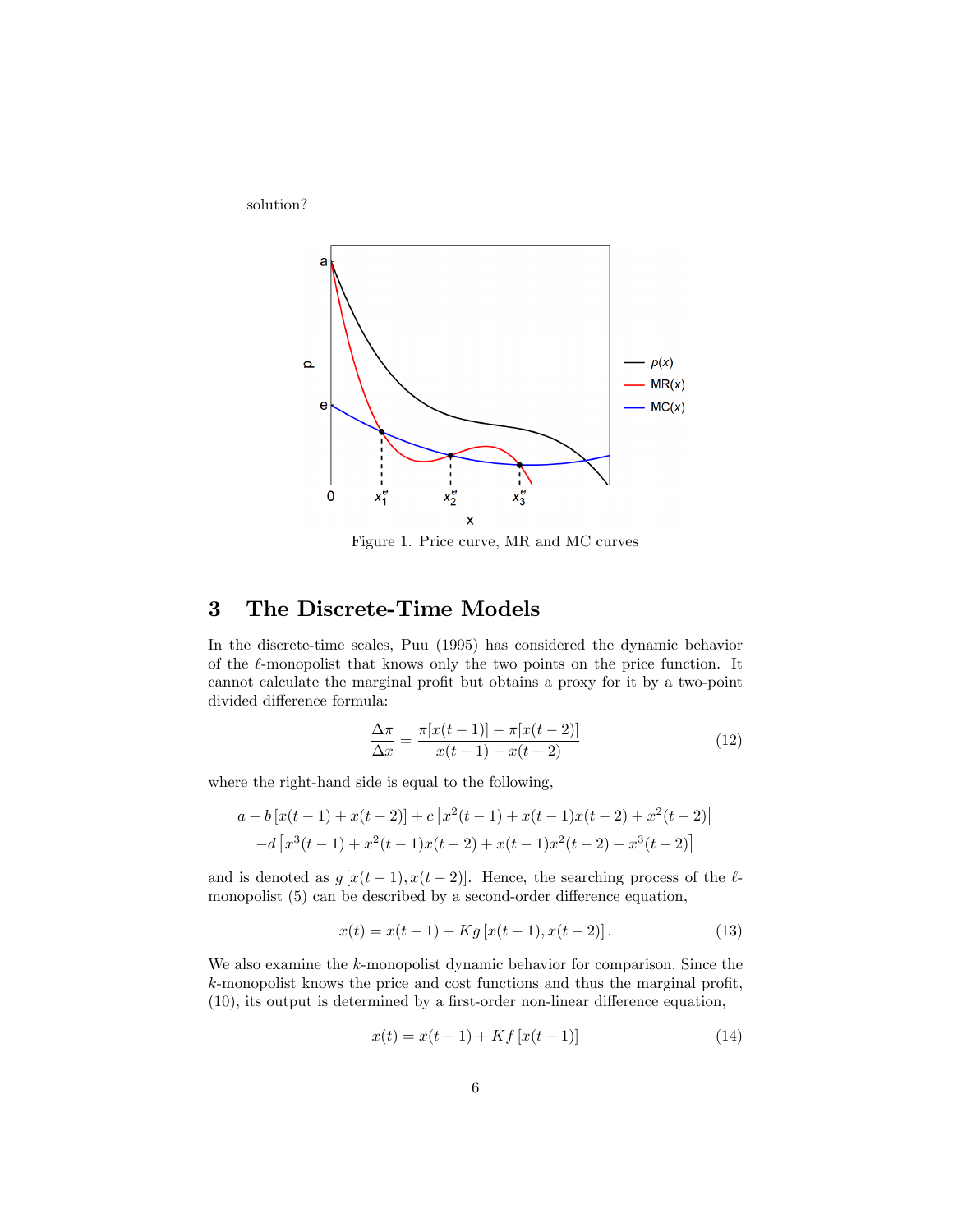where

$$
f(x) = \frac{d\pi}{dx} = a - 2bx + 3cx^2 - 4dx^3
$$

Notice that each of the equilibrium outputs  $x_i^e$  for  $i = 1, 3$  is a stationary output for both dynamic systems, (13) and (14). The stability condition for  $(14)$  is

$$
\left| \frac{dx(t)}{dx(t-1)} \right| = |1 - 2\alpha K| < 1 \tag{15}
$$

that is

$$
K<\frac{1}{\alpha}
$$

where, under Assumption I,

$$
\alpha = b - 3cx_i^e + 6d(x_i^e)^2 = \frac{3}{5}
$$
 for  $i = 1, 3$ .

The characteristic polynomial of the homogeneous part corresponding to (13) is

$$
\varphi(\lambda) = \lambda^2 - (1 - \alpha K)\lambda + \alpha K
$$

where

$$
\frac{\partial g}{\partial x(t-1)} = \frac{\partial g}{\partial x(t-2)} = -\alpha.
$$

The stability conditions for a quadratic equation are

$$
\varphi(1) = 2\alpha K > 0, \ \varphi(-1) = 2 > 0 \text{ and } 1 - \alpha K > 0. \tag{16}
$$

From (15), the absolute value of the slope of (14) at the stationary output is less than unity if  $K < 1/\alpha$ . Since the first two conditions in (16) always hold, the stability of system (13) is assured if the last inequality is satisfied,  $K < 1/\alpha$ . Hence, local stability of the stationary output are summarized as follows:

**Theorem 1** Given Assumption I, the optimal outputs,  $x_1^e$  and  $x_3^e$ , are locally asymptotically stable in both dynamic equations (13) and (14) if  $K < 1/\alpha$ .

We now investigate how the output globally evolves when the adjustment parameter K is continuously changed. Under Assumption I, Figure  $2(A)$  shows two bifurcation diagrams when the initial point is selected around the larger equilibrium  $x_3^e$ .<sup>3</sup> The red bifurcation diagram is for the k-monopolist and the blue one for the  $\ell$ -monopolist. The bifurcation parameter K has been increased in steps of 0.007 from 0.1 to  $K_1 = 3.335$  for the red diagram and to  $K_2 = 3.58$ for the blue one. Trajectories for  $K$  larger than those critical values eventually take negative values and thus lose their economic meanings. For each value of  $K$ , dynamic systems  $(13)$  and  $(14)$  are iterated 2000 times and the output data

<sup>&</sup>lt;sup>3</sup>We obtain a symmetric bifurcation diagram with respect to the  $x = x_2^e$  line when an initial point is selected in the neighborhood of  $x_1^e$ . This is because the profit function is symmetric with respect to  $x = x_2^e$ .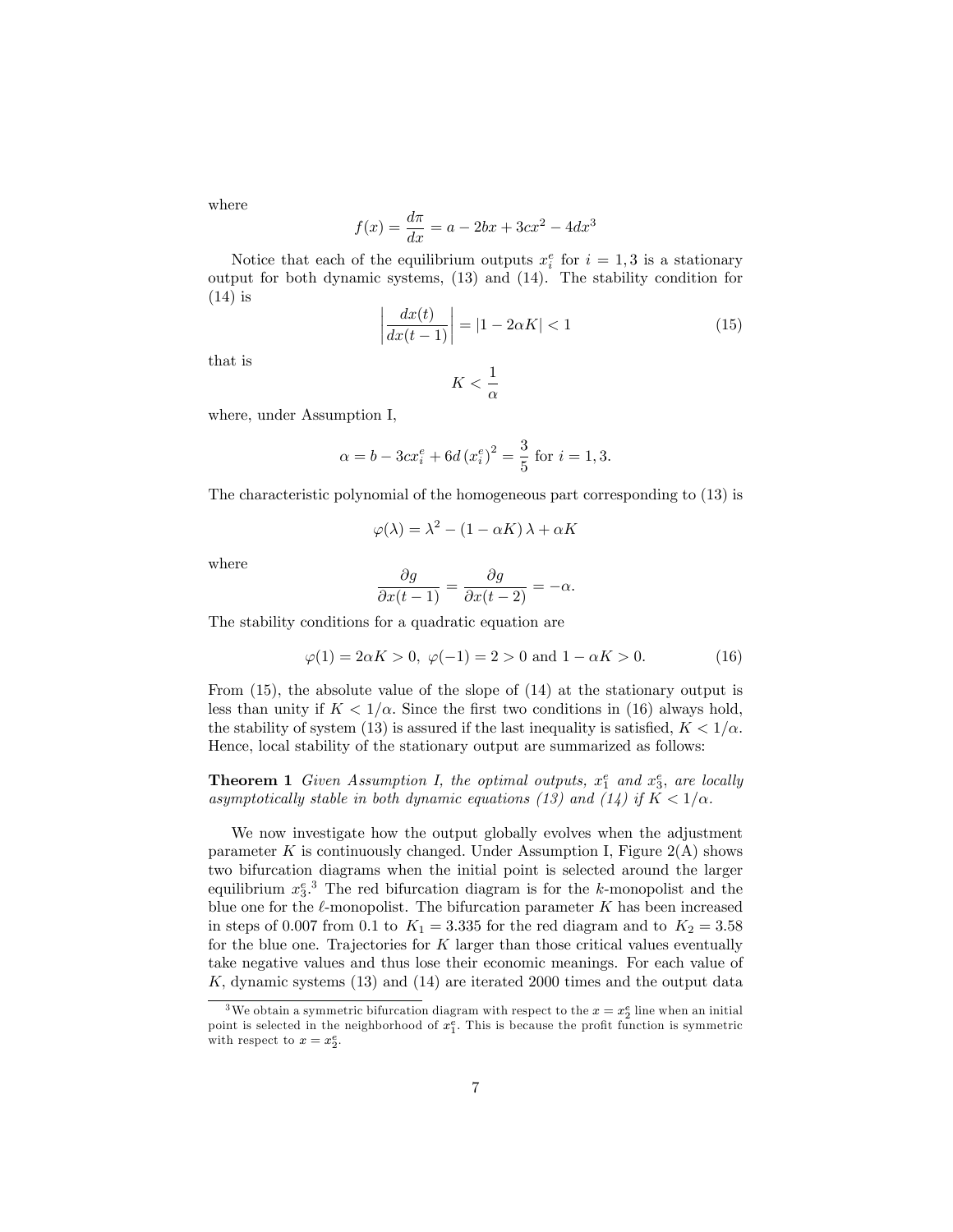for the last 100 iterations are plotted against K. It is confirmed in Figure  $2(A)$ that the equilibrium  $x_3^e$  is asymptotically stable for  $K < K_0 = 5/3$ . Figure 2(B) describes two time trajectories starting at the same initial point,  $x(0) = x_3^e + 0.5$ with  $K = 1.6$  in which the red one is for the k-monopolist and the blue one for the  $\ell$ -monopolist. Although it will take more time than the k-monopolist, the  $\ell$ -monopolist having only very limited information can arrive at the equilibrium when it adopts cautious adjustments with a smaller value of  $K$ .



Figure 2. Bifurcation diagram and time trajectories for the two monopolists

We present some numerical results concerning the global dynamics of (13) and (14) when the equilibrium  $x_3^e$  becomes unstable. The time-trajectory starting in the neighborhood of  $x_3^e$  is illustrated in red and that starting around  $x_1^e$ in blue. The first results are obtained for  $K = 2.1$ . The red bifurcation diagram in Figure  $2(A)$  shows that the equilibrium becomes unstable and a new stable period-4 cycle is created after a stable period-2 cycle loses stability. Figure 3(A) illustrates a phase diagram of the periodic cycle surrounding the higher and lower intersections of the convex-concave curve,  $x(t) = f[x(t-1)]$  and the diagonal,  $x(t) = x(t-1)$ . In Figure 3(B), the loci of  $g[x(t-1), y(t-1)] = 0$ consist of the negative-sloping curve and the cycle-wise curve. The blue bifurcation diagram in Figure  $2(A)$  seems to imply the birth of a period-3 cycle after stability loss. However, as shown in Figure 3(B), a period-4 cycle emerges. Observing the red diamond-shape cycle in the upper-right corner, the left and right points' ordinates are 4.58552 and 4.57699 after 500 iterations and thus their difference is almost invisible. The same result is obtained for the blue one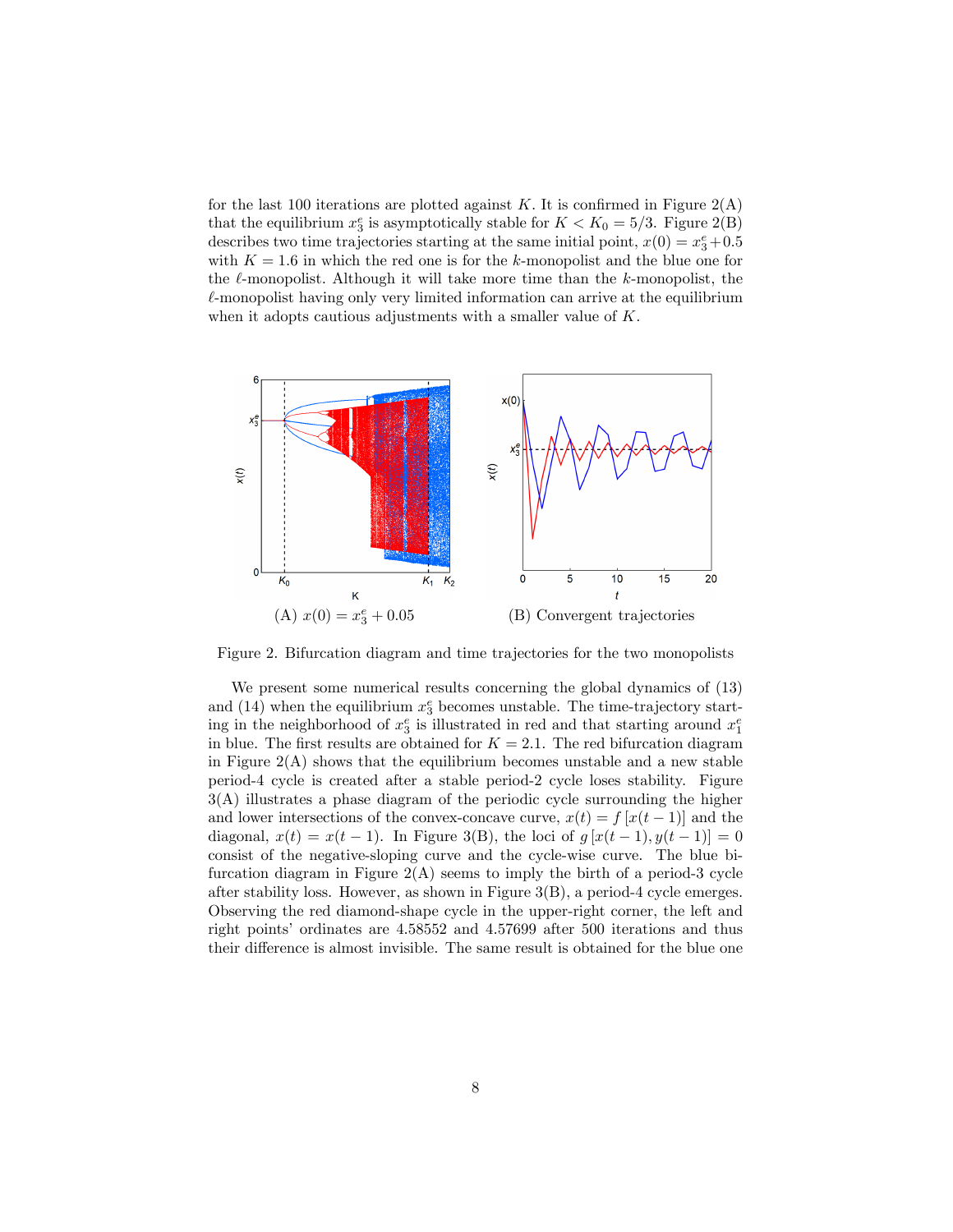in the lower-left corner.



Figure 3. Periodic cycles

In the next examples,  $K$  takes different values and the situation becomes a bit complicated. K is increased to 2.6 in Figure  $4(A)$  in which, after infinitely many bifurcations occur, chaotic output dynamics is possible, but the attractor is contained in two disjoint intervals.  $K$  is increased to 2.75 in Figure  $4(B)$ which shows two coexisting chaotic attractors.



Figure 4. Separated chaotic dynamics

In the case of  $K = 3.3$ , the situation is much more complicated. In both of Figures  $5(A)$  and  $5(B)$ , the chaotic attractors with smaller K merge into one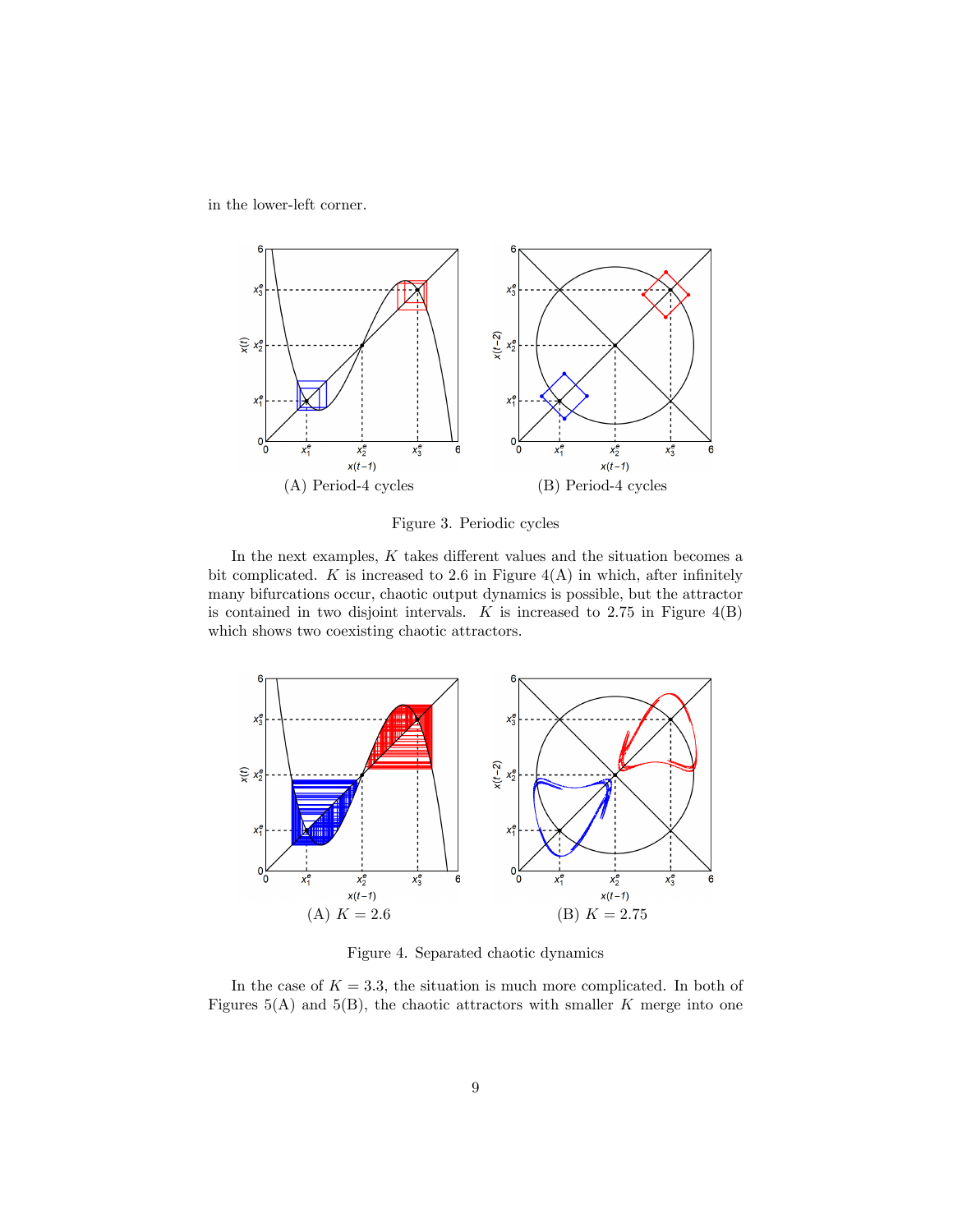attractor. Time trajectories erratically oscillate over the entire domain.



Figure 5. Merged chaotic dynamics

There are some differences between the two monopolists. The red bifurcation diagram reveals that the dynamics is transformed into chaotic oscillation through a typical period-doubling cascade having windows. The blue bifurcation diagram displays a jump to chaos from periodic-oscillations. Figures 3-5 also exhibit similarities; periodic-cycles appear after losing stability, attractors of chaotic dynamics are first separated and then merged into one as  $K$  is increased.

# 4 Continuous-Time Models: Berezowski Transition

In this section, we transform a difference equation into a continuous equation and shed light on the roles of time delays in dynamics, addressing the following question: what can be said about the local and global dynamics when obtaining information needs some delays in continuous-time framework. There are many ways to transform a discrete-time model to a continuous-time model. Euler approximation is frequently used. Despite it, we adopt the method used by Berezowski  $(2001)$  and assume that the difference equations  $(13)$  for the  $\ell$ -monopolist and (14) for the k-monopolist are connected with some physical process of definite inertia and rewrite these as continuous ones in the following ways;

$$
\delta \dot{x}(t) + x(t) = x(t - \tau_1) + Kg[x(t - \tau_1), x(t - \tau_2)] \tag{17}
$$

and

$$
\delta \dot{x}(t) + x(t) = x(t - \tau) + Kf[x(t - \tau)] \tag{18}
$$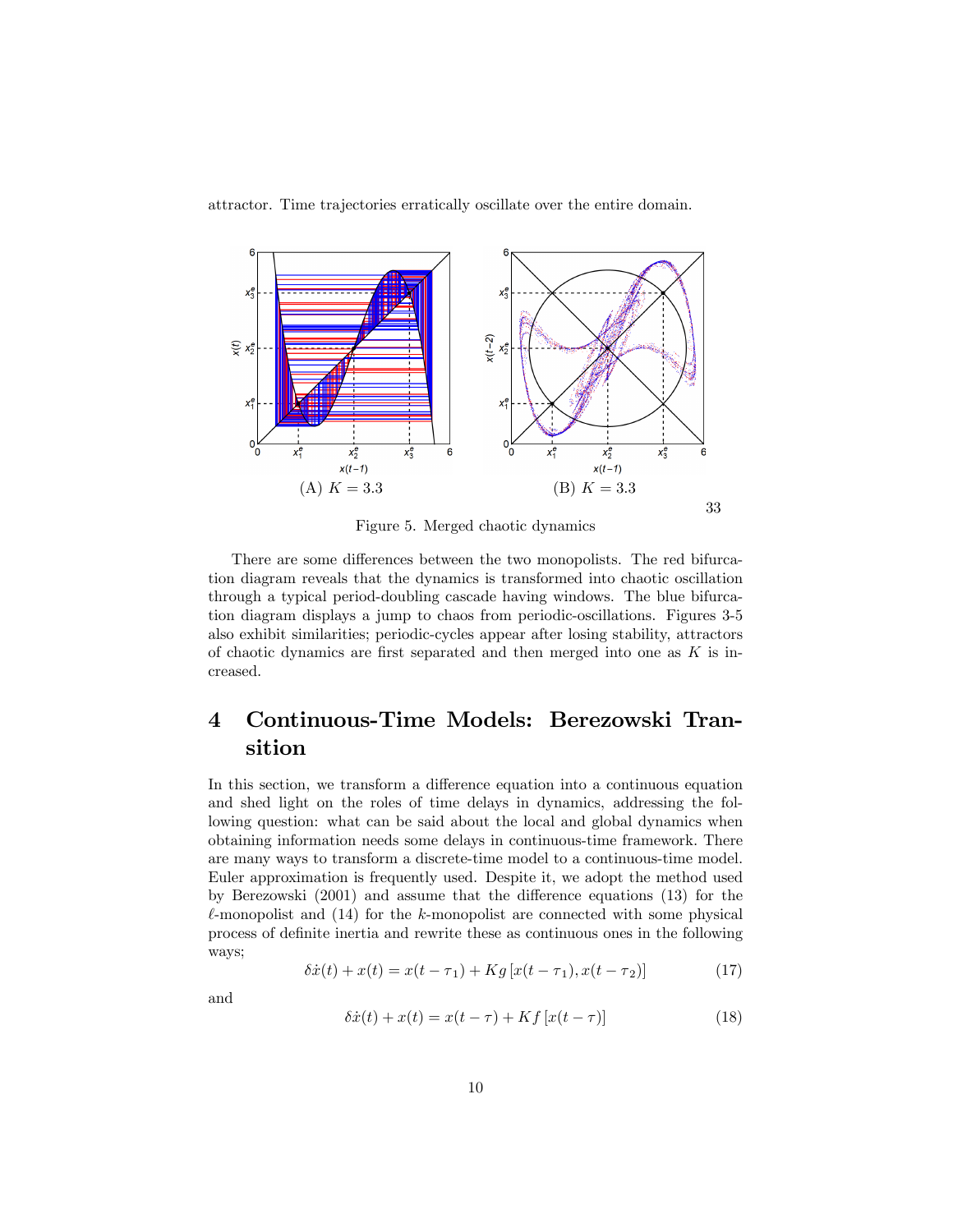where the fixed time interval of the discrete-time equation is replaced with the time delays,  $\tau_1$ ,  $\tau_2$  and  $\tau_1^4$ . The equilibrium outputs  $x_i^e$  for  $i = 1, 3$  are stationary points of these equations and taking  $\delta = 0$  can reduce (17) and (18) to the original discrete-time models. These delay continuous-time models have three essential factors that affect dynamics, the inertia coefficient  $\delta$ , the adjustment coefficient K and the time delays,  $\tau_1$ ,  $\tau_2$  and  $\tau$ . We first investigate the local stability of the  $k$ -monopolist's dynamics equation (18) and then turn to the  $\ell$ -monopolist's dynamic equation (17).

#### 4.1 Continuous Model for the k-monopolist

To examine the local stability of the k-monopolist, we linearize the nonlinear equation (18) around the equilibrium output,

$$
\delta \dot{x}(t) + x(t) - (1 - 2\alpha K) x(t - \tau) = 0 \tag{19}
$$

where

$$
\frac{\partial f}{\partial x(t-1)} = -2\alpha.
$$

The corresponding characteristic equation based on an exponential solution,  $x(t) = e^{\lambda t}u, u \neq 0$ , is

$$
\delta \lambda + 1 - (1 - 2\alpha K) e^{-\lambda \tau} = 0.
$$
 (20)

Since the real solution  $\lambda = 0$  does not solve this equation, we assume the imaginary solution  $\lambda = i\omega, \ \omega > 0.5$  With it, the characteristic equation can be separated into the real and imaginary parts,

$$
1 - (1 - 2\alpha K)\cos \omega \tau = 0,
$$
  
\n
$$
\delta\omega + (1 - 2\alpha K)\sin \omega \tau = 0.
$$
\n(21)

Moving the constants of both equations to the right-side, squaring and adding them present

$$
\omega^2 = \frac{4\alpha K \left(\alpha K - 1\right)}{\delta^2}.\tag{22}
$$

Although  $\alpha > 0$  and  $K > 0$ ,  $\omega^2 \leq 0$  if  $\alpha K \leq 1$ . In other words, there is no  $\omega > 0$  that means no existence of pure imaginary solutions. Hence, no stability switch occurs. In addition, if  $\tau = 0$ , then (19) is reduced to

$$
\delta \dot{x}(t) = -2\alpha K x(t).
$$

 $\alpha K/\delta > 0$  leads to the local asymptotical stability in the no-delay case. These results, therefore, imply that the delay is harmless and is summarized as follows:

and

#### $\dot{x}(t) = Kf [x(t - \tau)].$

<sup>&</sup>lt;sup>4</sup>If we take Euler approximation,  $\dot{x}(t) = x(t) - x(t - 1)$ , then (13) and (14) are reduced to  $\dot{x}(t) = Kg [x(t - \tau_1), x(t - \tau_2)]$ 

With these equations, we can proceed the analysis as in the same way to be done below.

 $5A$  conjugate pair can also be a solution. We only should consider positive  $\omega$ .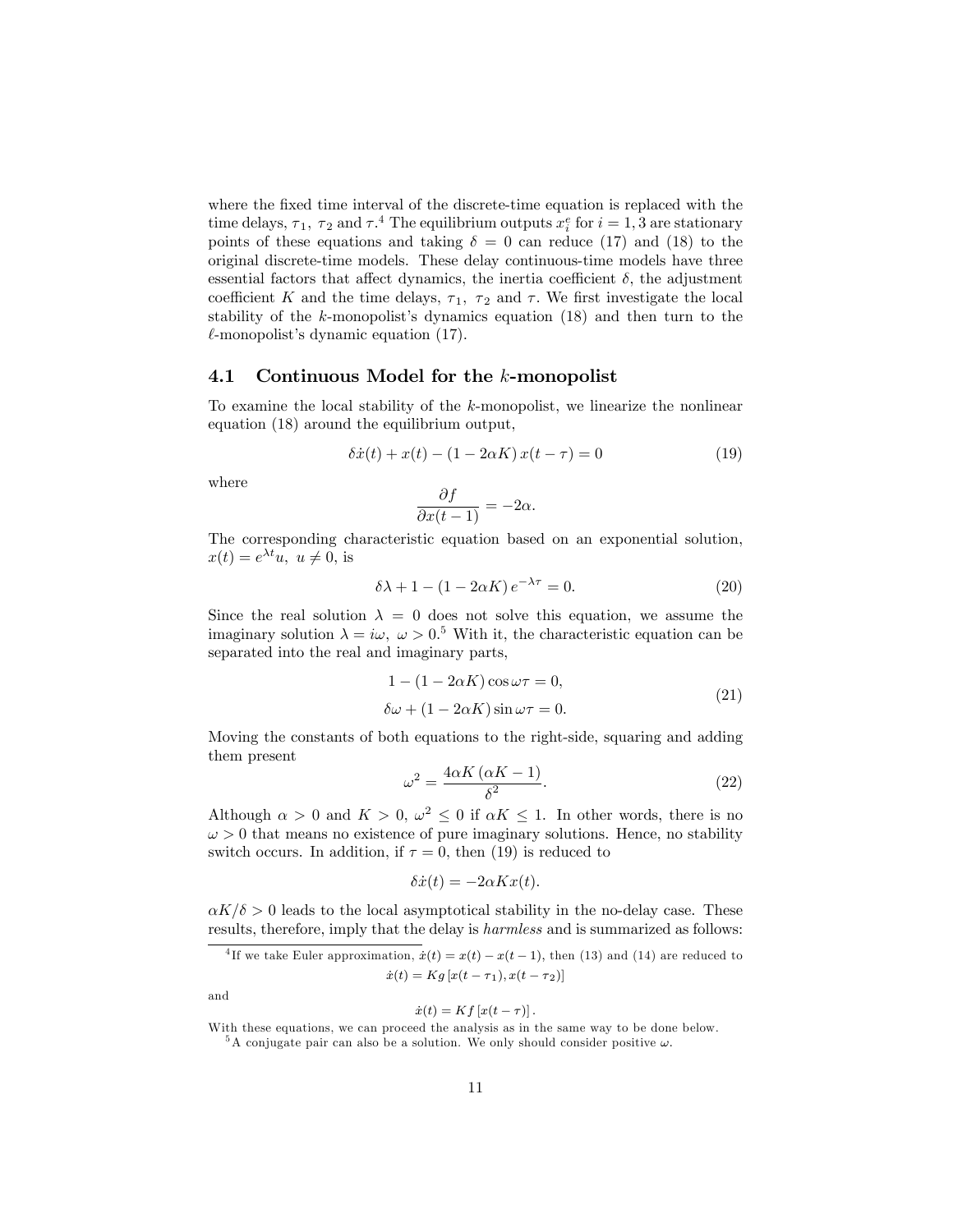**Theorem 2** If  $\alpha K \leq 1$ , then the optimal outputs  $x_i^e$  for  $i = 1, 3$  of (18) are locally asymptotically stable for any  $\tau \geq 0$ .

ALternatively, if  $\alpha K > 1$ , then  $\omega^2$  in (22) is positive and thus local stability can be violated. In particular, solving (22) for  $\omega$  gives a positive solution,

$$
\omega_{+}=\frac{2\sqrt{\alpha K\left(\alpha K-1\right)}}{\delta}>0
$$

that is substituted into the first equation of  $(21)$  to have

$$
\cos\left(\frac{2\tau\sqrt{\alpha K(\alpha K - 1)}}{\delta}\right) = \frac{1}{1 - 2\alpha K}.\tag{23}
$$

Solving (23) for  $\tau$  yields the critical values of delay  $\tau$ ,<sup>6</sup>

$$
\tau_m(\delta, K) = \frac{\delta}{2\sqrt{\alpha K(\alpha K - 1)}} \left[ \cos^{-1}\left(\frac{1}{1 - 2\alpha K}\right) + 2m\pi \right] \text{ for } m \in \mathbb{Z}^+. \tag{24}
$$

Since the characteristic solution of  $(20)$  depends on delay, differentiating it gives

$$
\delta \frac{d\lambda}{d\tau} - (1 - 2\alpha K) e^{-\lambda \tau} \left( -\tau \frac{d\lambda}{d\tau} - \lambda \right) = 0
$$

or

$$
\frac{d\lambda}{d\tau} = -\frac{\left(1-2\alpha K\right)e^{-\lambda\tau}\lambda}{\delta+\left(1-2\alpha K\right)e^{-\lambda\tau}\tau}.
$$

With  $(1 - 2\alpha K) e^{-\lambda \tau} = 1 + \delta \lambda$  from (20), the derivative is

$$
\frac{d\lambda}{d\tau} = -\frac{(1+\delta\lambda)\lambda}{\delta + (1+\delta\lambda)\tau}.
$$

At  $\lambda = i\omega$ , its real part is

$$
\operatorname{Re}\left[\left.\frac{d\lambda}{d\tau}\right|_{\lambda=i\omega}\right] = \frac{\left(\delta\omega\right)^2}{\left(\delta + \tau\right)^2 + \left(\delta\tau\omega\right)^2} > 0.
$$

This inequality implies that the solutions crossing the imaginary axis at  $i\omega$  cross it from left to right as  $\tau$  increases. Hence, stability is lost at  $\tau_0 (\delta, K)$  via a Hopf bifurcation<sup>7</sup> and stability cannot be regained for any larger value of  $\tau$ . It is seen that all real parts of the characteristic solution are negative for  $\tau < \tau_0(\delta, K)$  and one of them becomes zero for  $\tau = \tau_0(\delta, K)$ . Therefore, we have the following on delay dynamics of the k-monopolist:

<sup>&</sup>lt;sup>6</sup>If  $\omega_+$  is substituted into the second equation of (21), we can obtain the same values in a different form.

 $7$ It is confirmed now that the characteristic equation has a pair of pure imaginary solutions and no other solutions with zero real parts exist and that the derivative of the real part for  $\tau$  is positive at the optimal output. Hence a Hopf bifurcation can occur. See, for example, Rustichini (1989).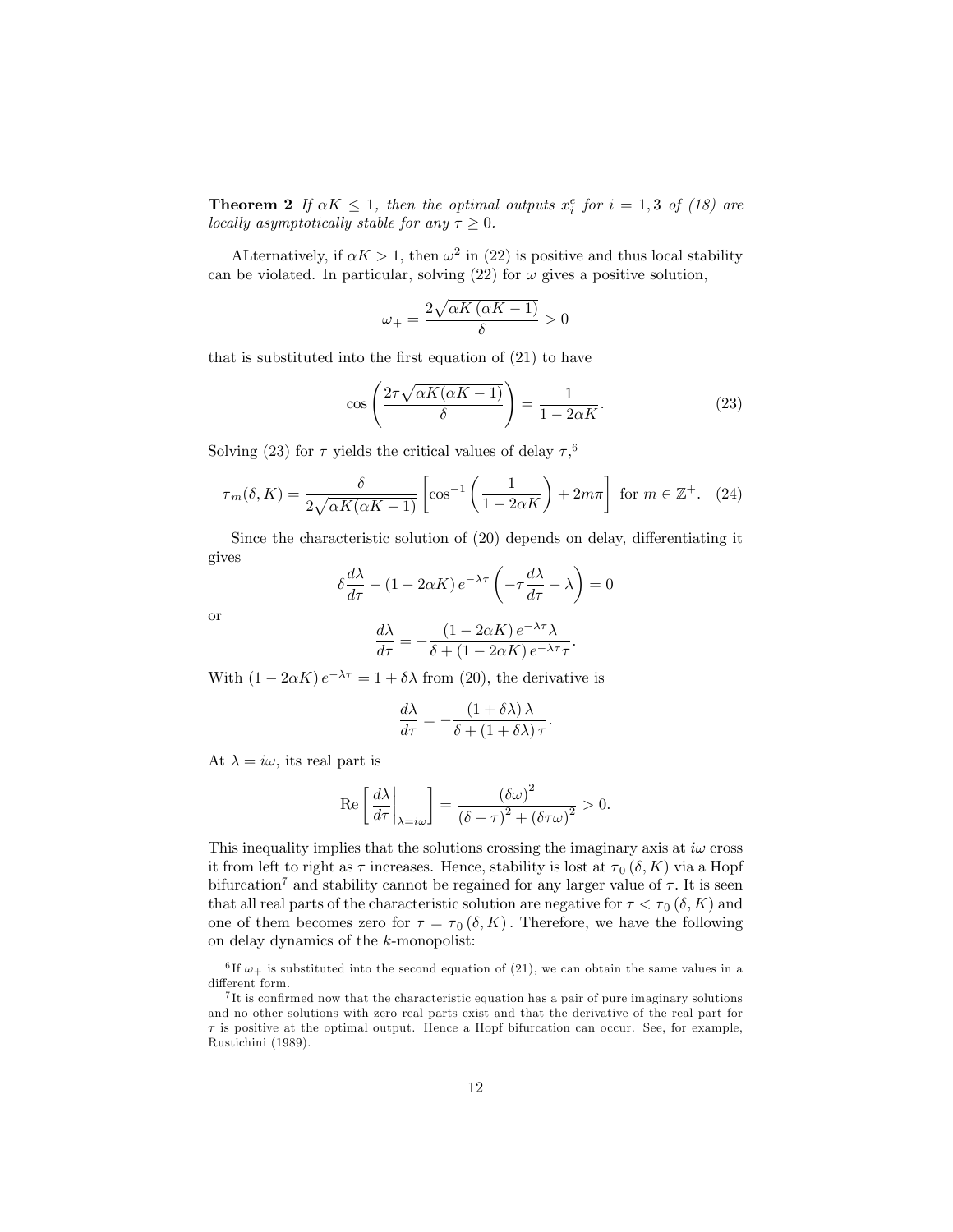**Theorem 3** If  $\alpha K > 1$ , then the optimal outputs  $x_i^e$  for  $i = 1, 3$  of (18) are locally stable for  $\tau < \tau_0(\delta, K)$ , loses stability at  $\tau = \tau_0(\delta, K)$  and bifurcates to periodic oscillations for  $\tau > \tau_0(\delta, K)$  where  $m = 0$  in (24) leading to

$$
\tau_0(\delta, K) = \frac{\delta}{2\sqrt{\alpha K(\alpha K - 1)}} \cos^{-1}\left(\frac{1}{1 - 2\alpha K}\right)
$$

:

We now consider how a parameter change affects the critical value of  $\tau$ . From (24), we have the following derivatives with  $\alpha K > 1$ ,

$$
\frac{\partial \tau_0(\delta, K)}{\partial \delta} = \frac{1}{2\sqrt{\alpha K(\alpha K - 1)}} \cos^{-1} \left( \frac{1}{1 - 2\alpha K} \right) > 0
$$

and

$$
\frac{\partial \tau_0(\delta,K)}{\partial K} = -\frac{\delta \alpha \left[2 \alpha K (\alpha K -1) + \sqrt{\alpha K (\alpha K -1)}(2 \alpha K -1)^2 \cos ^{-1}\left(\frac{1}{1-2 \alpha K}\right)\right]}{4 \left(2 \alpha K -1\right) \alpha K (\alpha K -1)^2} < 0.
$$

These inequality directions imply that increasing  $\delta$  extends the stability region and increasing K makes the critical value of  $\tau$  smaller. That is,  $\delta$  has the stabilizing effect and  $K$  has the destabilizing effect. For an appropriate  $K$  value with which the discrete model exhibits complex dynamics, the corresponding continuous model produces similar dynamics if  $\delta$  takes sufficiently smaller values (i.e., the dominance of the  $K$ 's destabilizing effect). However, such oscillatory dynamics disappear if  $\delta$  takes sufficiently larger values (i.e., the dominance of the inertia stabilizing effect). These are numerically checked. The parameters are taken to be  $\tau = 1$ ,  $K = 3$  and  $\delta_0 \simeq 1.221$  in Figure 6(A) in which increasing  $\delta$  simplifies dynamics via period-halving cascade, whereas  $\tau = 1, \delta = 0.2$  and  $K_0 \simeq 1.777$  in Figure 6(B) in which increasing K complicates dynamics via period-doubling cascade.<sup>8</sup>



Figure 6. Bifurcation diagrams for  $\delta$  and K with given value of  $\tau$ 

<sup>&</sup>lt;sup>8</sup> Solving (24) for  $\delta$  under given K and for K under given  $\delta$  yield the critical values,  $\delta_0$  and  $K_0$ , respectively.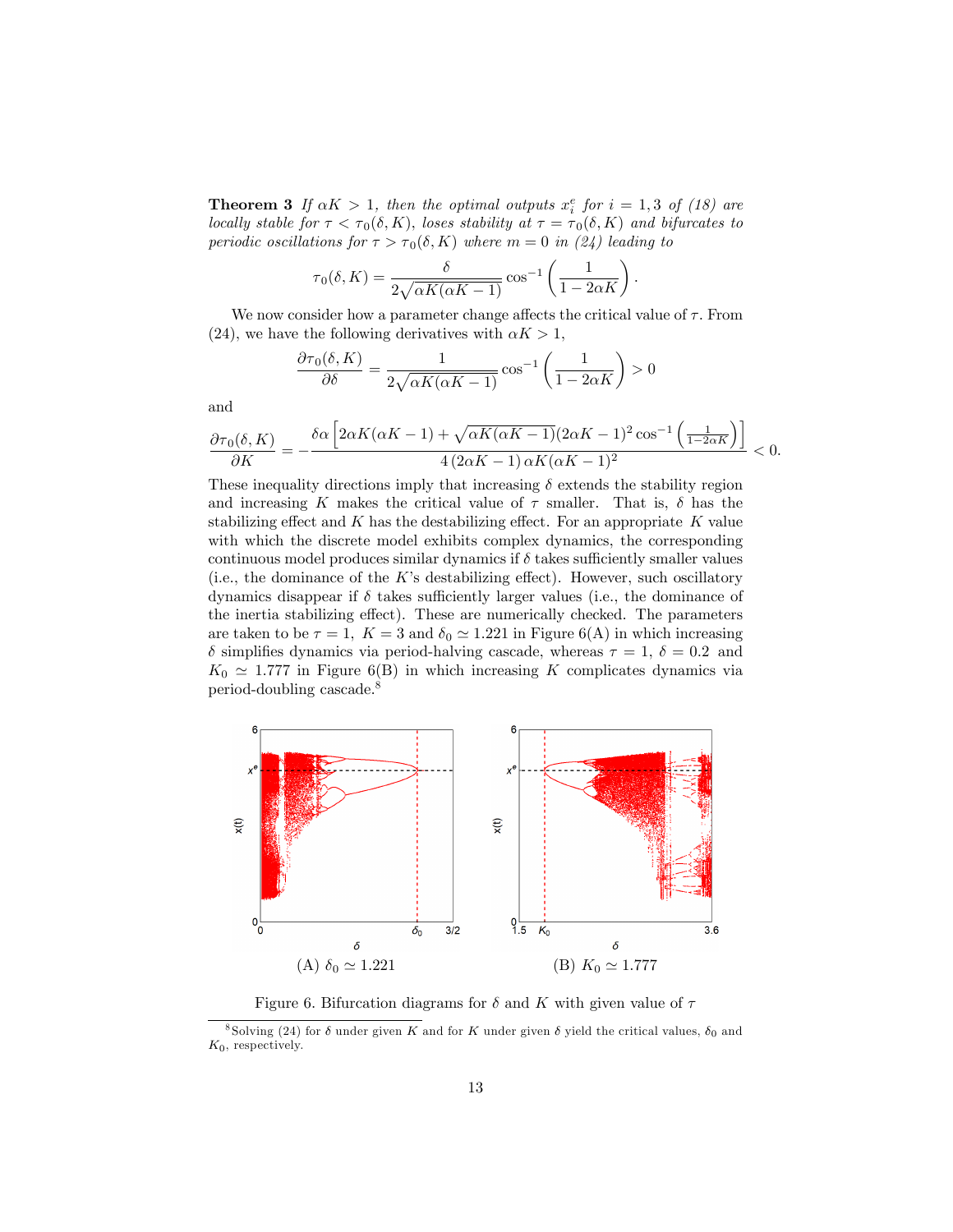To examine the time-delay effects, we perform some simulations for  $\tau$  with different K-values and fixed value of  $\delta = 0.2$ . In Figure 7(A) with  $K = 2.2$ , the optimal point bifurcates to a limit cycle when it loses stability at  $\tau = \tau_0 \simeq$ 0.343. For further increased values of  $\tau$ , a new multi-period cycle is created and then chaotic oscillations arise. A typical time trajectory exhibits regular alternative oscillations around higher and lower output levels. In Figure 7(B), the value of K is increased to 2.5 and accordingly, the critical  $\tau$  value is decreased to  $\tau_0 \simeq 0.242$ . Chaotic oscillations around the equilibrium output appear after the ala period-doubling bifurcations. Two  $x$ -intervals including output oscillations in Figure  $7(A)$  are merged to one as shown in Figure  $7(B)$ .



Figure 7. Bifurcation diagrams for  $\tau$  with given values of  $\delta$  and K

#### 4.2 Continuous Model for the  $\ell$ -monopolist

We now draw attention to dynamic equation (17) of the  $\ell$ -monopolist. It is to be noticed that the optimal outputs  $x_i^e$  for  $i = 1, 3$  are the stationary outputs for (17) and the inequality relation,  $\tau_1 \leq \tau_2$ , should hold since  $x(t - \tau_1)$  is the newest output information obtained at  $t - \tau_1$  and  $x(t - \tau_2)$  is the second-newest at  $t - \tau_2$ . Linearizing (17) around the stationary output gives

$$
\delta \dot{x}(t) + x(t) = (1 - \alpha K) x(t - \tau_1) - \alpha K x(t - \tau_2)
$$

where, as in the difference equation,

$$
\frac{\partial g}{\partial x(t-\tau_1)} = \frac{\partial g}{\partial x(t-\tau_2)} = -\alpha.
$$

The stability of the linearized equation depends on the locations of the solutions of the associated characteristic equation. Substituting the exponential solution presents

$$
\delta\lambda + 1 - (1 - \alpha K) e^{-\lambda \tau_1} + \alpha K e^{-\lambda \tau_2} = 0.
$$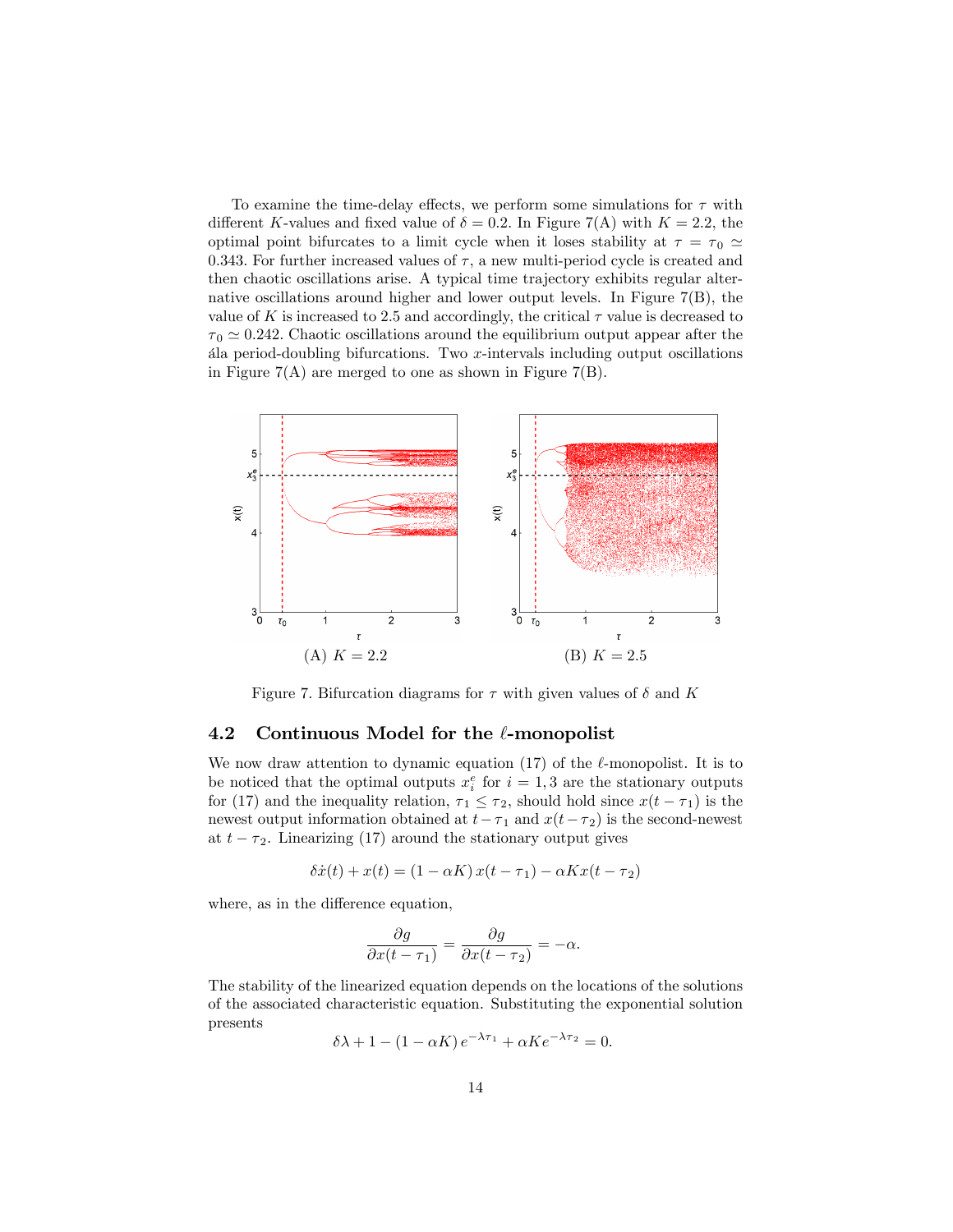or dividing both sides by  $1 + \delta \lambda$  gives the following form,

$$
1 + a_1(\lambda)e^{-\lambda \tau_1} + a_2(\lambda)e^{-\lambda \tau_2} = 0 \tag{25}
$$

where

$$
a_1(\lambda) = -\frac{1 - \alpha K}{1 + \delta \lambda}
$$
 and  $a_2(\lambda) = \frac{\alpha K}{1 + \delta \lambda}$ .

As is seen, the characteristic equation depends on delays and hence its solutions also depend on delays. In consequence, as the values of delays change, the stability of stationary outputs may change accordingly. Such phenomena are called stability switches. The key technique determining those switches under two delays is fully discussed in Matsumoto and Szidarovszky (2018) and is applied for the two delay continuous model, (17).

Any stability switch might occur when the real part of the characteristic solution changes its sign from negative to positive (i.e., stability loss) or positive to negative (i.e., stability gain). It is clear that  $\lambda = 0$  does not solve the characteristic equation (25). It is crucial to determine the values of  $\tau_1$  and  $\tau_2$ at which (25) has a pair of conjugate pure imaginary solutions. We then let  $\lambda = i\omega$  with  $\omega > 0$  and substitute it into (25),

$$
1 + a_1(i\omega)e^{-i\omega\tau_1} + a_2(i\omega)e^{-i\omega\tau_2} = 0
$$
\n(26)

where

$$
a_1(i\omega) = -\frac{1 - \alpha K}{1 + (\delta \omega)^2} + i \frac{(1 - \alpha K)\delta \omega}{1 + (\delta \omega)^2}
$$

and

$$
a_2(i\omega) = \frac{\alpha K}{1 + (\delta \omega)^2} - i \frac{\alpha K \delta \omega}{1 + (\delta \omega)^2}.
$$

The absolute values and the arguments of  $a_1(i\omega)$  and  $a_2(i\omega)$  are, respectively, given as follows,

$$
|a_1(i\omega)| = \frac{|1 - \alpha K|}{\sqrt{1 + (\delta\omega)^2}}, \ |a_2(i\omega)| = \frac{\alpha K}{\sqrt{1 + (\delta\omega)^2}}
$$
(27)

and

$$
\arg\left[a_1(i\omega)\right] = \arg\left[a_2(i\omega)\right] = -\tan^{-1}\left(\delta\omega\right) + 2\pi\tag{28}
$$

We now solve equation (26) in which the three terms are considered three vectors in the complex plane. Their magnitudes are 1,  $|a_1(i\omega)|$  and  $|a_2(i\omega)|$ . The right hand side of (26) is zero, implying that if we put these vectors head to tail, they form a triangle (Figure 8). The imaginary solution  $\lambda = i\omega$  with  $\omega > 0$  can solve (26) for some  $\tau_1$  and  $\tau_2$  if and only if the following triangle conditions hold,<sup>9</sup>

$$
1 \le |a_1(i\omega)| + |a_2(i\omega)|
$$

<sup>&</sup>lt;sup>9</sup> See Proposition 3.1 of Gu et al  $(2005)$  showing that an imaginary solution is obtained if and only if the triangle conditions hold.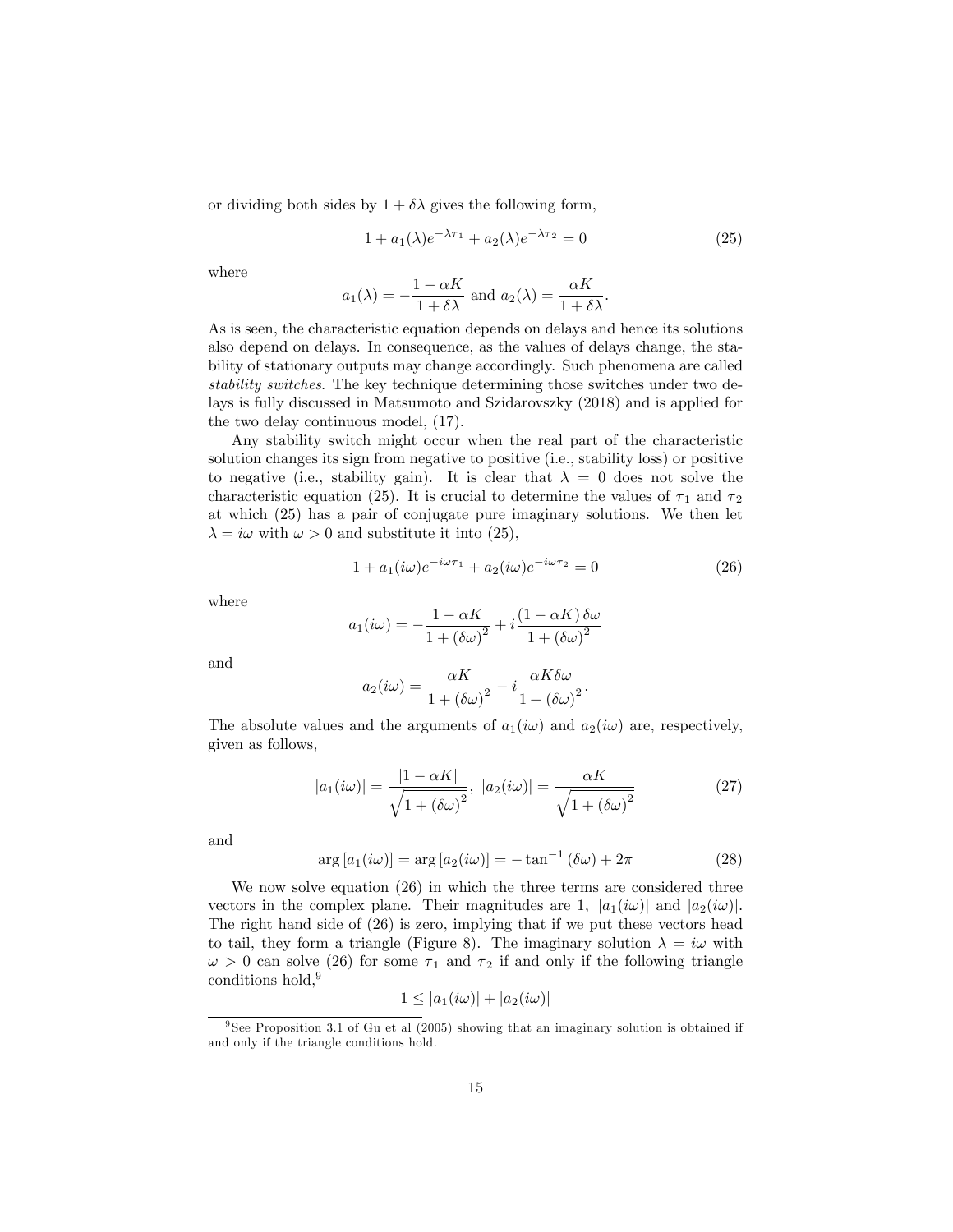

Figure 8. Triangle formed by three vectors

Depending on whether  $\alpha K \leq 1$  or  $\alpha K > 1$ , we have the following two results.

**Theorem 4** If  $\alpha K \leq 1$ , then the optimal outputs  $x_i^e$  for  $i = 1, 3$  of (17) are locally asymptotically stable for any  $\tau_1 \geq 0$  and  $\tau_2 \geq 0$ .

**Proof.** If  $\alpha K \leq 1$ , from (27),

$$
|a_1(i\omega)| + |a_2(i\omega)| = \frac{1}{\sqrt{1 + (\delta\omega)^2}} < 1.
$$

One of the triangle conditions is violated (that is, a triangle is not constructed), implying that no pure imaginary solutions solve (26) for any  $\tau_1$  and  $\tau_2$ . The optimal output is locally asymptotically stable for  $\tau_1 = \tau_2 = 0$ . Hence, it is stable for any  $\tau_1$  and  $\tau_2$  since no stability switch occurs.  $\blacksquare$ 

The other result is concerned with the critical values of the delays:

**Theorem 5** If  $\alpha K > 1$  and  $\delta \omega \leq 2\sqrt{\alpha K(\alpha K - 1)}$ , then the characteristic equation (17) with  $\tau_1 > 0$  and  $\tau_2 > 0$  has pure imaginary solutions for the following sets of the delays,

$$
\tau_{1,m}^{\pm}(\omega) = \frac{1}{\omega} \left[ \arg[a_1(i\omega)] + (2m - 1)\pi \pm \theta_1(\omega) \right] \text{ for } m \in \mathbb{Z}^+,
$$
  

$$
\tau_{2,n}^{\mp}(\omega) = \frac{1}{\omega} \left[ \arg[a_2(i\omega)] + (2n - 1)\pi \mp \theta_2(\omega) \right] \text{ for } n \in \mathbb{Z}^+
$$

and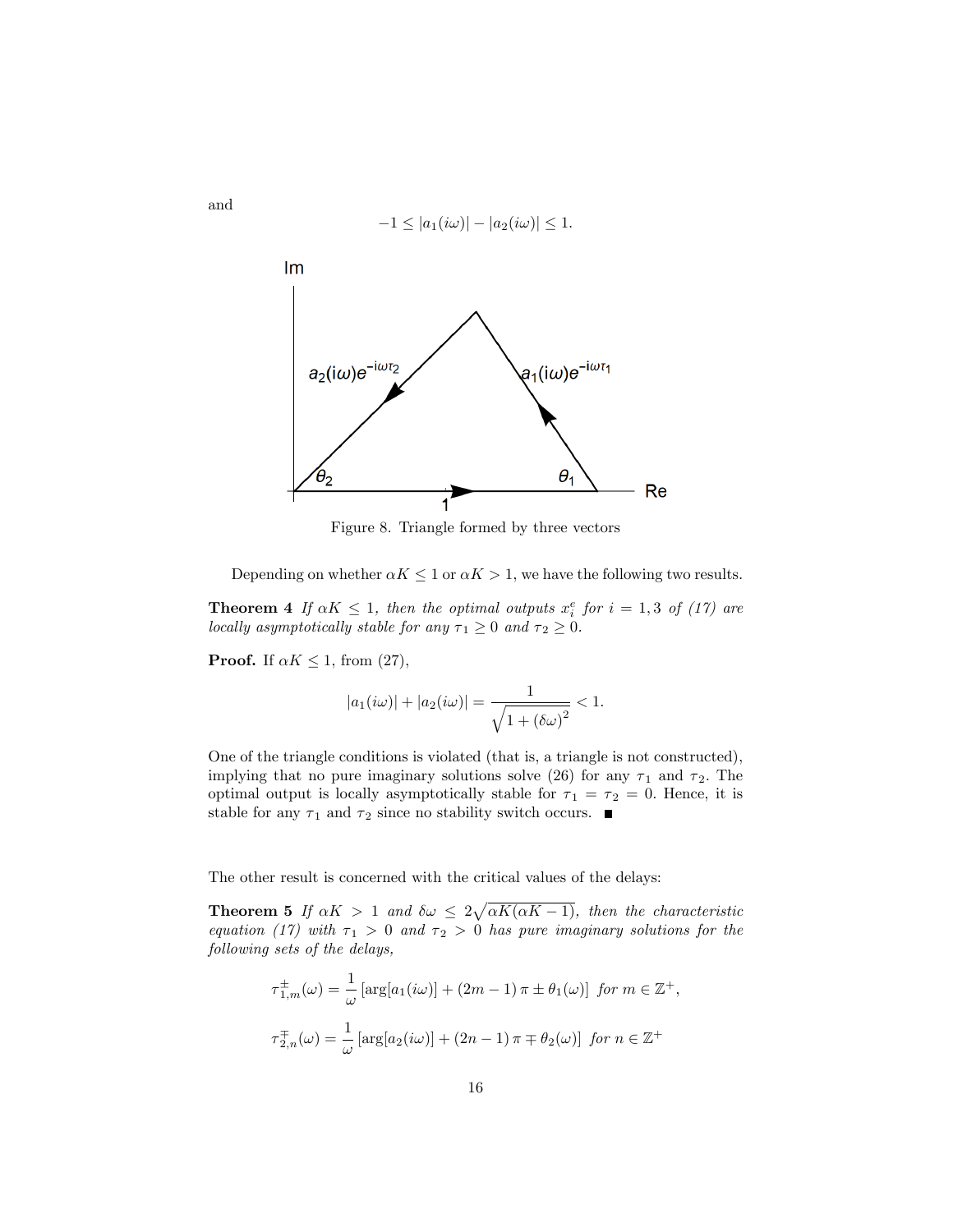where

$$
\theta_1(\omega) = \cos^{-1}\left(\frac{(\delta\omega)^2 + 2(1 - \alpha K)}{2(\alpha K - 1)\sqrt{1 + (\delta\omega)^2}}\right) \text{ and } \theta_2(\omega) = \cos^{-1}\left(\frac{(\delta\omega)^2 + 2\alpha K}{2\alpha K\sqrt{1 + (\delta\omega)^2}}\right)
$$

**Proof.** It can be checked that the triangle conditions are satisfied if  $\alpha K > 1$ and  $\delta \omega \leq 2\sqrt{\alpha K(\alpha K - 1)}$ . The internal angles  $\theta_1$  and  $\theta_2$  of the triangle are calculated by the law of cosine. For the vectors  $a_1(i\omega)e^{-i\omega\tau_1}$  and  $a_2(i\omega)e^{-i\omega\tau_2}$ , we have the followings, noticing that a symmetric triangle can be formed above and under the real axis in Figure 8,

$$
\arg [a_1(i\omega)e^{-i\omega\tau_1}] \pm \theta_1(\omega) + 2m\pi = \pi, \ m \in \mathbb{Z}^+
$$

and

$$
\arg [a_2(i\omega)e^{-i\omega\tau_2}] \mp \theta_2(\omega) + 2n\pi = \pi, \ n \in \mathbb{Z}^+.
$$

With  $\arg\left[e^{-i\omega\tau_k}\right] = -\omega\tau_k$ , the forms of  $\tau_{1,m}^{\pm}(\omega)$  and  $\tau_{2,n}^{\mp}(\omega)$  are obtained.

We can numerically confirm the stabilizing effect of  $\delta$  for a fixed value of K and the destabilizing effect of K for a fixed value of  $\delta$ . Given  $\tau_{1,0}^- = 1$  and  $\tau_{2,0}^+=2$ , the critical values,  $\delta_0 \simeq 1.674$  in Figure 9(A) and  $K_0 \simeq 1.727$  in Figure  $9(B)$ , are obtained by solving the following simultaneous equations with  $K = 3$ , respectively, with  $\delta = 0.2, 10$ 

$$
\omega \tau_{1,0}^- = -\tan^{-1} [\delta \omega] + \pi - \theta_1(\omega),
$$
  

$$
\omega \tau_{2,0}^+ = -\tan^{-1} [\delta \omega] + \pi + \theta_2(\omega).
$$

As is seen, dynamics generated by (17) are simplified when  $\delta$  is increased and is complicated when  $K$  is increased. It is interesting to observe that the shapes of the bifurcation diagrams constructed by decreasing  $\delta$  or increasing K seem to be similar to the blue diagram obtained by increasing K in Figure  $2(A)$ 

 $10$  We solve these nonlinear equations with Mathematica, vol.12.1.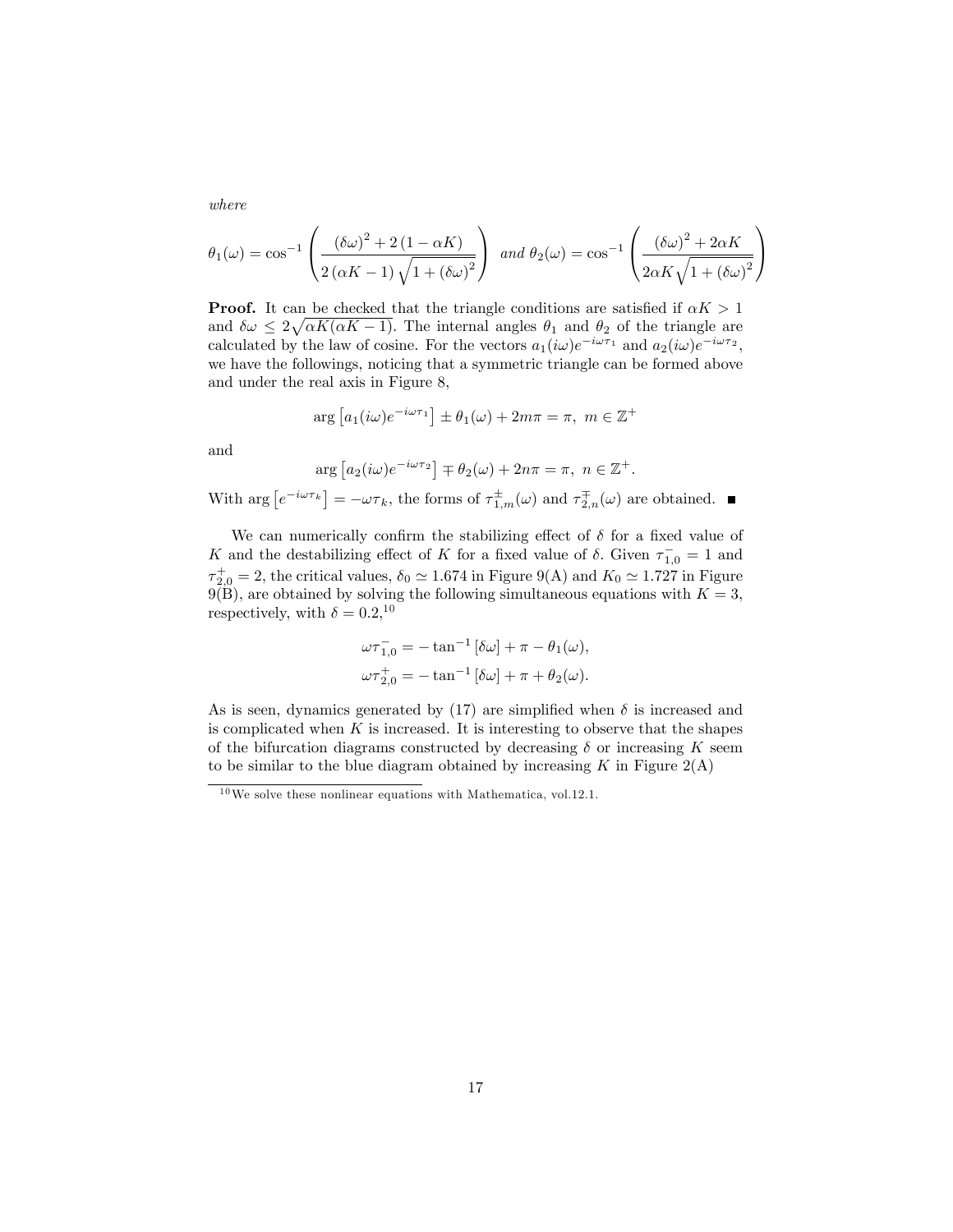

Figure 9. Bifurcation diagrams with respect to  $\delta$  and K

We immediately obtain the followings from Theorem 5:

**Theorem 6** The stability switching curve consists of the following segments,

$$
SW_{m,n}^1 = \left\{ \left( \tau_{1,m}^+(\omega), \tau_{2,n}^-(\omega) \right) \mid \omega \in \left[ 0, \frac{2\sqrt{\alpha K(\alpha K - 1)}}{\delta} \right], (m, n) \in \mathbb{Z}^+ \right\}
$$
  

$$
SW_{m,n}^2 = \left\{ \left( \tau_{1,m}^-(\omega), \tau_{2,n}^+(\omega) \right) \mid \omega \in \left[ 0, \frac{2\sqrt{\alpha K(\alpha K - 1)}}{\delta} \right], (m, n) \in \mathbb{Z}^+ \right\}.
$$

We now examine how the stability switching curve is shifted when the parameter  $\delta$  or K changes. In Figure 10,  $\tau_2 \geq \tau_1$  in the yellow region, the red, green, and blue curves are described by the segments  $SW_{0,0}^2$ , respectively, with  $\delta = 0.2$ and  $K = 1.75, \delta = 0.3$  and  $K = 1.75$  and  $\delta = 0.2$  and  $K = 2.11$  Let us take the red curve as a starting point. The red one divides the feasible yellow region into two subregions. It has been checked that the stationary point is locally asymptotically stable when there are no delays. In other words, the stability is preserved in the subregion including the origin of  $\tau_1 = \tau_2 = 0$ . Hence, the lower part of the yellow region is the stability region. The stability is lost when a pair of two delays crosses the stability switching curve. When the value of  $\delta$  is increased, the red curve is shifted rightward to the green curve, enlarging the stability region. Hence, increasing  $\delta$  has the stabilizing effect, which has been confirmed in Figure 9(A). However, when the K-value is increased, the

<sup>&</sup>lt;sup>11</sup> The corresponding dotted curves in the white region are described by the segment  $SW_{0,0}^1$ with the same parameter specifications. However, the condition  $\tau_1 \leq \tau_2$  is violated, and thus, these curves are not considered anymore.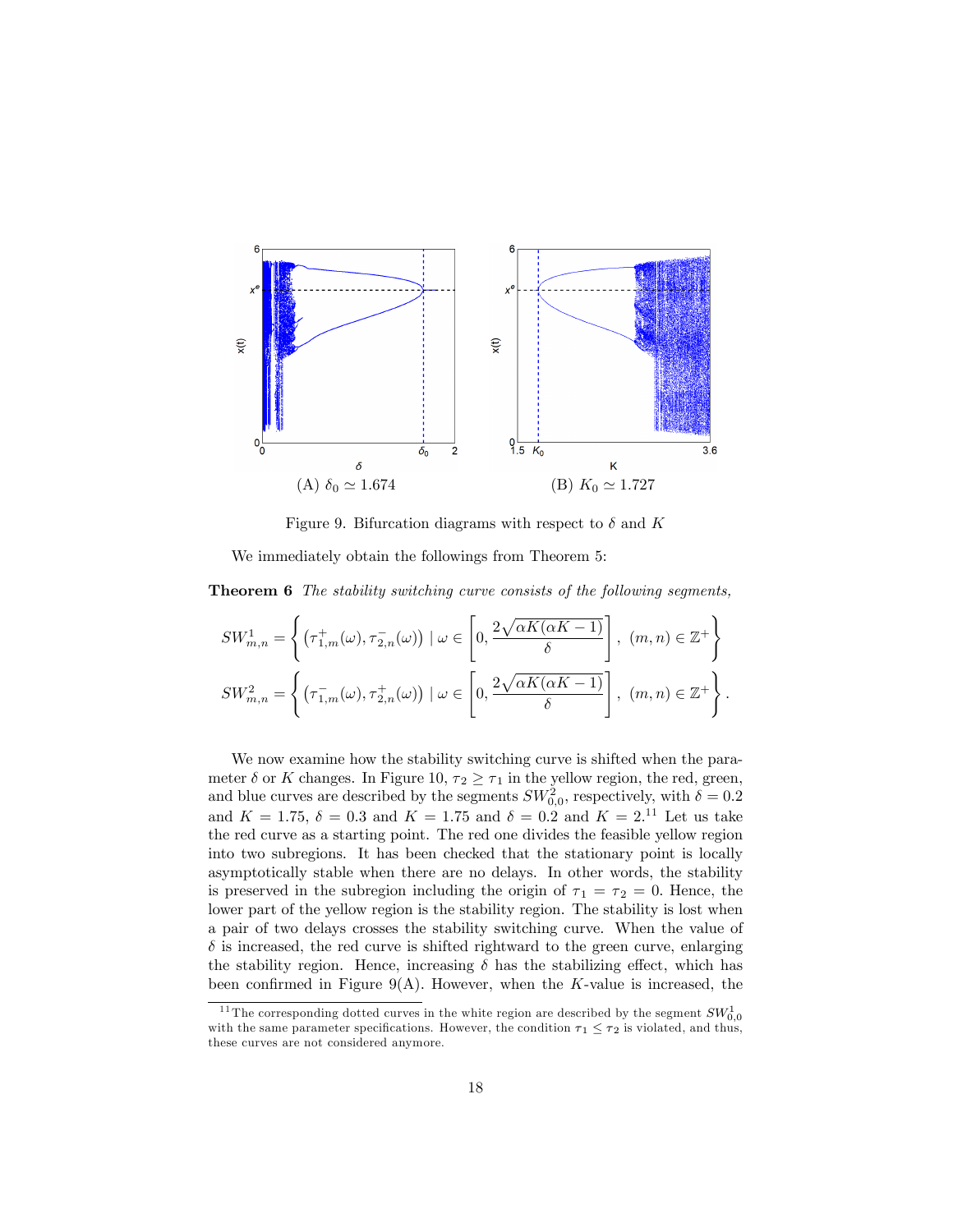red curve is shifted leftward to the blue curve, shrinking the stability region. Hence increasing  $K$  has the destabilizing effect, which has also been confirmed in Figure  $9(B)$ .



Figure 10. Stability switcing curves

We calculate the stability index to find directions of stability switches and provide a theoretical background for numerically-determined directions of the stability switches.<sup>12</sup> The second vector in  $(26)$  is rewritten as

$$
a_1(i\omega)e^{-i\omega\tau} = \left(-\frac{1-\alpha K}{1+\left(\delta\omega\right)^2} + i\frac{\left(1-\alpha K\right)\delta\omega}{1+\left(\delta\omega\right)^2}\right)\left(\cos\omega\tau_1 - i\sin\omega\tau_1\right).
$$

Let  $R_1$  and  $I_1$  denote its real and imaginary parts,

$$
R_1 = -\frac{1 - \alpha K}{1 + (\delta \omega)^2} \cos \omega \tau_1 + \frac{(1 - \alpha K) \delta \omega}{1 + (\delta \omega)^2} \sin \omega \tau_1,
$$
  
\n
$$
I_1 = \frac{(1 - \alpha K)}{1 + (\delta \omega)^2} \sin \omega \tau_1 + \frac{(1 - \alpha K) \delta \omega}{1 + (\delta \omega)^2} \cos \omega \tau_1.
$$
\n(29)

Similarly, the third vector is

$$
a_2(i\omega)e^{-i\omega\tau} = \left(\frac{AK}{1 + (\delta\omega)^2} - i\frac{AK\delta\omega}{1 + (\delta\omega)^2}\right)(\cos\omega\tau_2 - i\sin\omega\tau_2)
$$

and the real part,  $R_2$ , and the imaginary part,  $I_2$ , are given by

$$
R_2 = \frac{\alpha K}{1 + (\delta \omega)^2} \cos \omega \tau_2 - \frac{\alpha K \delta \omega}{1 + (\delta \omega)^2} \sin \omega \tau_2,
$$
  
\n
$$
I_2 = -\frac{\alpha K}{1 + (\delta \omega)^2} \sin \omega \tau_2 - \frac{\alpha K \delta \omega}{1 + (\delta \omega)^2} \cos \omega \tau_2.
$$
\n(30)

 $12$  See Gu et al. (2005) for more detailed discussion.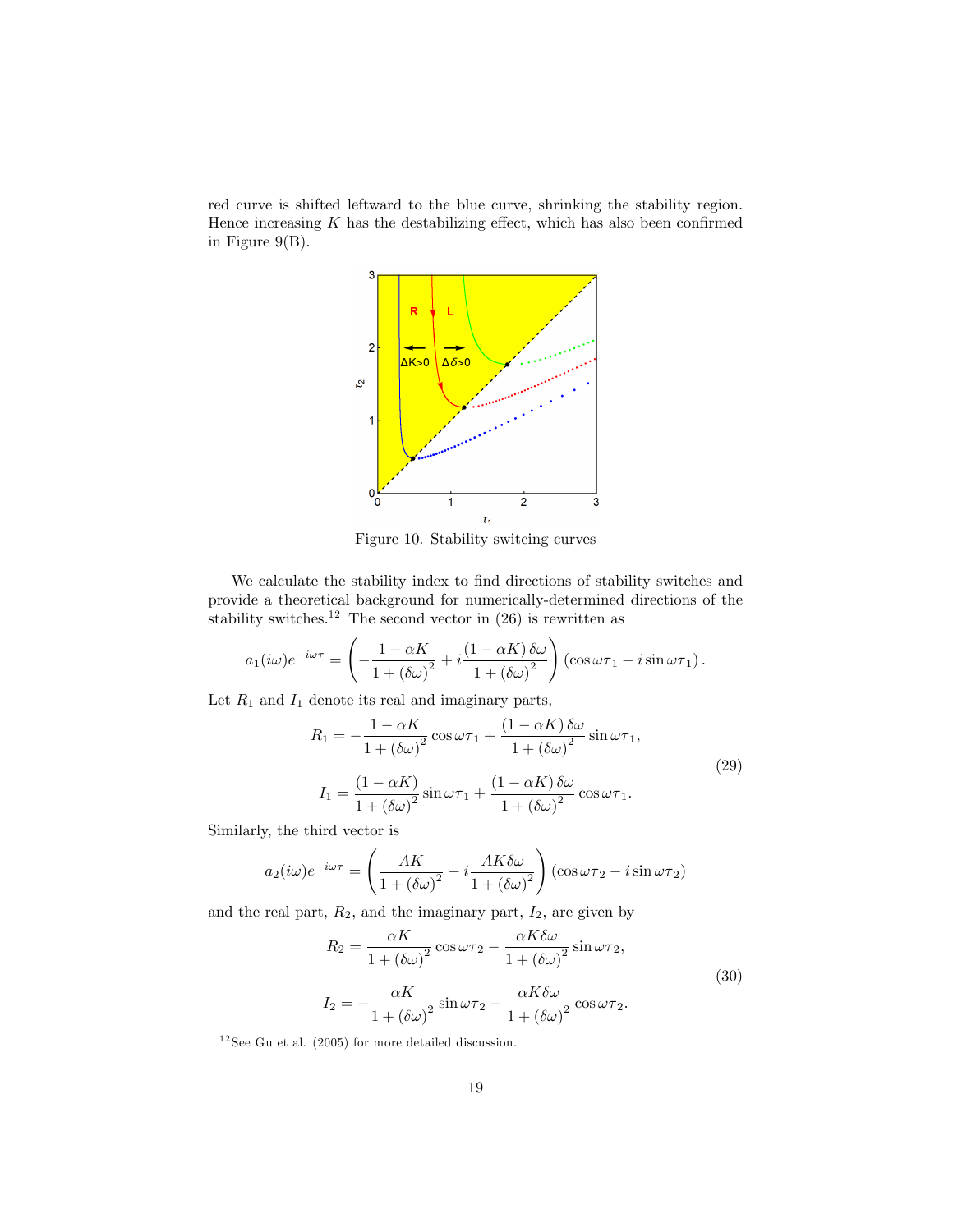The stability index is defined as follows:

$$
S=R_2I_1-R_1I_2.
$$

With  $(29)$  and  $(30)$ , S can be written as

 $\overline{\phantom{a}}$ 

$$
S = -\frac{\alpha K \left(\alpha K - 1\right)}{1 + \left(\delta \omega\right)^2} \sin \omega \left(\tau_1 - \tau_2\right) \tag{31}
$$

where we use the following relations: the coefficients of  $\sin \omega \tau_1 \sin \omega \tau_2$  and  $\cos \omega \tau_1 \cos \omega \tau_2$  are zero and those of  $\sin \omega \tau_1 \cos \omega \tau_2$  and  $\cos \omega \tau_1 \sin \omega \tau_2$  are, respectively,

$$
\frac{\alpha K \left(\alpha K - 1\right)}{1 + \left(\delta \omega\right)^2} \text{ and } \frac{\alpha K \left(\alpha K - 1\right)}{1 + \left(\delta \omega\right)^2}.
$$

We call the direction of the curve that corresponds to increasing  $\omega$  the positive direction. We also call the region on the left-hand side the region on the left when we head in the curve's positive direction. The region on the right is similarly defined. Concerning the stability switches, we have the following result from Matsumoto and Szidarovszky (2018).

**Theorem 7** Let  $(\tau_1, \tau_2)$  be a point on the stability switching curve. Assume we look toward increasing values of  $\omega$  on the curve, and a point  $(\tau_1, \tau_2)$  moves from the region on the right to the region on the left. Then a pair of characteristic solutions crosses the imaginary axis to the right if  $S > 0$  and to the left if  $S < 0$ .

We now compute the stability index on the solid red stability switching curve in Figure 10. From Theorem 5, the red segment is the locus of the following points,

$$
SW_{0,0}^{2} = \left\{ \left( \tau_{1,0}^{-}(\omega), \tau_{2,0}^{+}(\omega) \right) \mid \omega \in \left[ 0, \frac{2\sqrt{\alpha K(\alpha K - 1)}}{\delta} \right] \right\}
$$

where, by the definitions of the critical delays in Theorem 5,

$$
\omega\left(\tau_{1,0}^{-}(\omega)-\tau_{2,0}^{+}(\omega)\right)=-\left[\theta_{1}(\omega)+\theta_{2}(\omega)\right]<0.
$$

With  $\alpha K > 1$  and  $\delta \omega > 0$ , the stability index of (31) is positive. Hence, when a pair of  $(\tau_1, \tau_2)$  crossing the solid red segment from the region on the right denoted by  $\bf{R}$  to the region on the left denoted by  $\bf{L}$  in Figure 10, a pair of the corresponding characteristic solutions crosses the imaginary axis to the right from the left, implying stability loss. The same consideration can be applied to the stability index along the green and blue curves.

We draw attention to how the delay affects dynamics. We take  $K = 2.2$  and  $\tau_2 = 2$ . Figure 11(A) illustrates a bifurcation diagram for  $\tau_1 \in [0, \tau_2]$  and shows the birth of complicated dynamics for  $\tau_1$  a little bit larger than  $\tau_0 \simeq 0.207$ and a little bit smaller than  $3(=\tau_2)$ . A limit cycle appears for the medium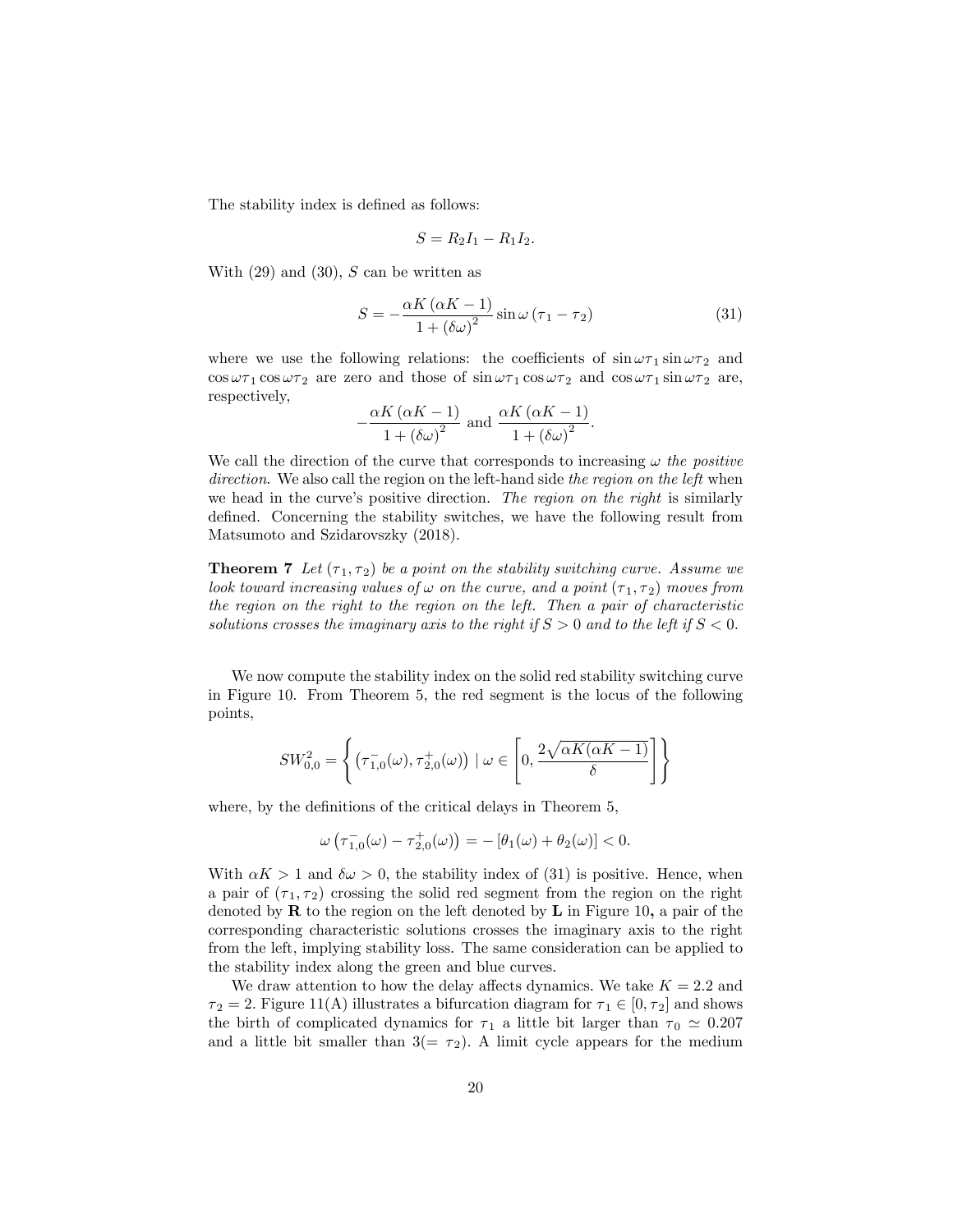values of  $\tau_1$ . Figure 11(B) is an enlargement of Figure 11(A) around  $\tau_0$  and shows that multi-stability occurs. The red curve is the diagram with the initial function  $\varphi(t) = x_3^e + 0.2$  for  $t \leq 0$  and the blue curve is the diagram with the initial function  $\varphi(t) = x_3^e + 0.01$ . The two curves are different for  $\tau_1$  less than  $\tau_1 = 0.5007$  and become identical for larger  $\tau_1$ . Figure 11(C) is the phase diagrams with  $\tau_1 = 0.5007$ , before merging the red curve and the blue curve. Multi-stability is observed when  $K$  is increased to 2.5 but is not found any more for  $K = 3$ .



Figure 11. Bifurcation diagrams for  $\tau_1$ 

### 4.3 Comparison: Delay Dynamics

This subsection compares the delay effects caused by the two monopolists with larger values of  $K$ . For numerical simulations, we fix the value of the inertia coefficient  $\delta = 0.2$ , the adjustment coefficient  $K = 3$  and  $\tau_2 = 3$ . It is then investigated how the dynamics change when the bifurcation parameters  $\tau_1$  of (17) and  $\tau$  of (18) are increased. In numerical simulations, the initial functions associated with the dynamics equations are assumed to be identical,  $\varphi(t) = x_3^e + 0.1$ for  $t \leq 0$ . Figures 12(A) and (B) illustrate the bifurcation diagrams with respect to  $\tau$  and  $\tau_1$ , both of which are selected from the interval [0.01, 3]<sup>13</sup> The critical delay values for which the stability is violated are different: the stability loss of the  $\ell$ -monopolist occurs at  $\tau_0^L \simeq 0.1$  that is smaller than the critical value of the k-monopolist,  $\tau_0^K \simeq 0.164$ . After losing stability, the optimal output is replaced with periodic or aperiodic oscillations and the resultant diagrams are separated into two parts, one in which the oscillations are limited to the neighborhood of  $x_3^e$  and the other in which the oscillations are over the entire interval  $[0, 6]$ . Concerning the red diagram for the k-monopolist, the optimal output proceeds to chaotic oscillation through a typical period-doubling bifurcation cascade for  $\tau \leq \tau_1^K \simeq 1.07$ . The periodic cycles appear again for  $\tau > \tau_1^K$ , and their domains are extended. For the blue diagram for the  $\ell$ -monopolist, differ-

<sup>&</sup>lt;sup>13</sup>It is to be noticed that the two-delay equation (17) is defined for  $\tau_1 \le \tau_2 = 3$  whereas the one-delay equation (18) does not have such a restriction and can be defined for  $\tau > 3$  as well.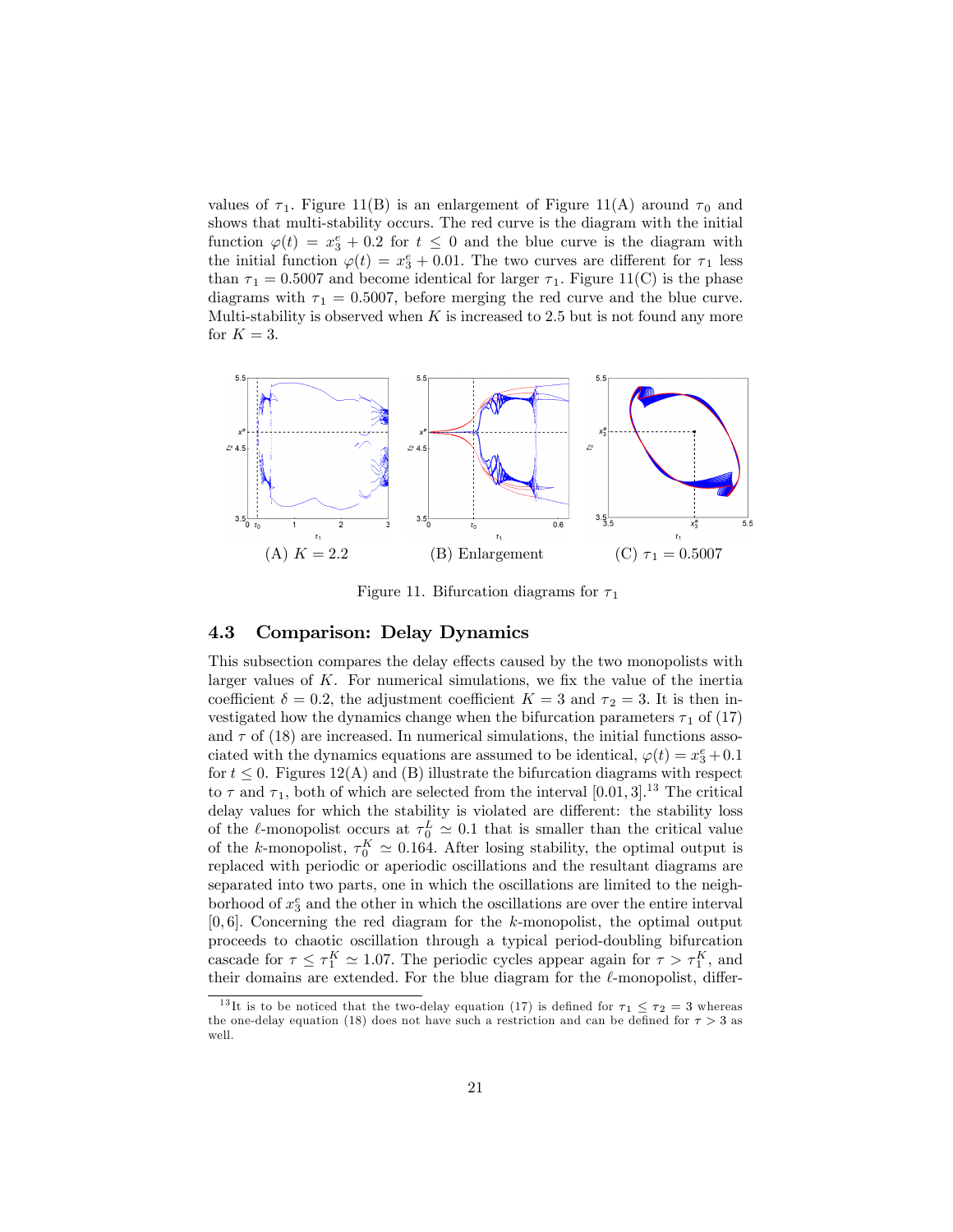ent dynamic transition is observed with respect to  $\tau_1$ . In the first phase for  $\tau_1 < \tau_a^L \simeq 1.43$ , a period-2 cycle is basic and its variants emerge. At the nearend of the first phase, chaotic oscillations suddenly arise. In the second phase for  $\tau_1 > \tau_a^L$ , chaotic oscillation expands its domain including  $x_1^e$ . The blue diagram has a window in which periodic oscillations arise for  $\tau_1 > \tau_b^L \simeq 2.11$ . Chaotic oscillations appear again for  $\tau_1$  getting closer to 3. Returning to the definitions of  $g(x_1(t - \tau_1), x_2(t - \tau_2))$  and  $f(x(t - \tau))$ , we see that

$$
\lim_{\tau_i \to \tau_j} g(x_1(t - \tau_1), x_2(t - \tau_2)) = f(x_j(t - \tau_j)) \text{ for } i, j = 1, 2 \text{ and } i \neq j.
$$

This equality implies that the two-delay model (17) converges to the one-delay model (18) when one delay  $\tau_i$  of (17) is fixed and the other delay  $\tau_i$  gets closer to  $\tau_i$ . Hence in the neighborhood of  $\tau_1 = 3$ , both delay equations (17) and (18) generate similar dynamics, very complicated dynamics in our example.



Figure 12. Bifurcation diagrams with respect to  $\tau$  and  $\tau_1$ 

Figure 13 depicts phase diagrams for three different values of bifurcation parameters  $\tau$  and  $\tau_1$  in which the blue and red trajectories are represented, respectively, by (17) and (18). For  $\tau = \tau_1 = 0.4$ , both equations generate periodic solutions as shown in Figure  $13(A)$  in which equation (17) produces a blue limit cycle and equation (18) a red multiperiodic cycle. The phase trajectories starting for  $\varphi(t) = x_3^e + 0.1$  are illustrated in the upper-right corner. Figure 13(A) also displays symmetric diagrams with respect to  $x = x_2^e$  in the lower-left corner. These cycles are obtained under the different initial function,  $\varphi(t) = x_1^e + 0.1$ . For the smaller bifurcation values, the delay equations have initial point dependency. In Figure 13(B) the values of the bifurcation parameters are increased to  $\tau = \tau_1 = 1.2$ . It is seen that the k-monopolist's dynamics exhibits global oscillations, that is, the trajectory oscillates around  $x_3^e$  for a while, then moves to the neighborhood of  $x_1^e$  oscillating there. Soon later, it is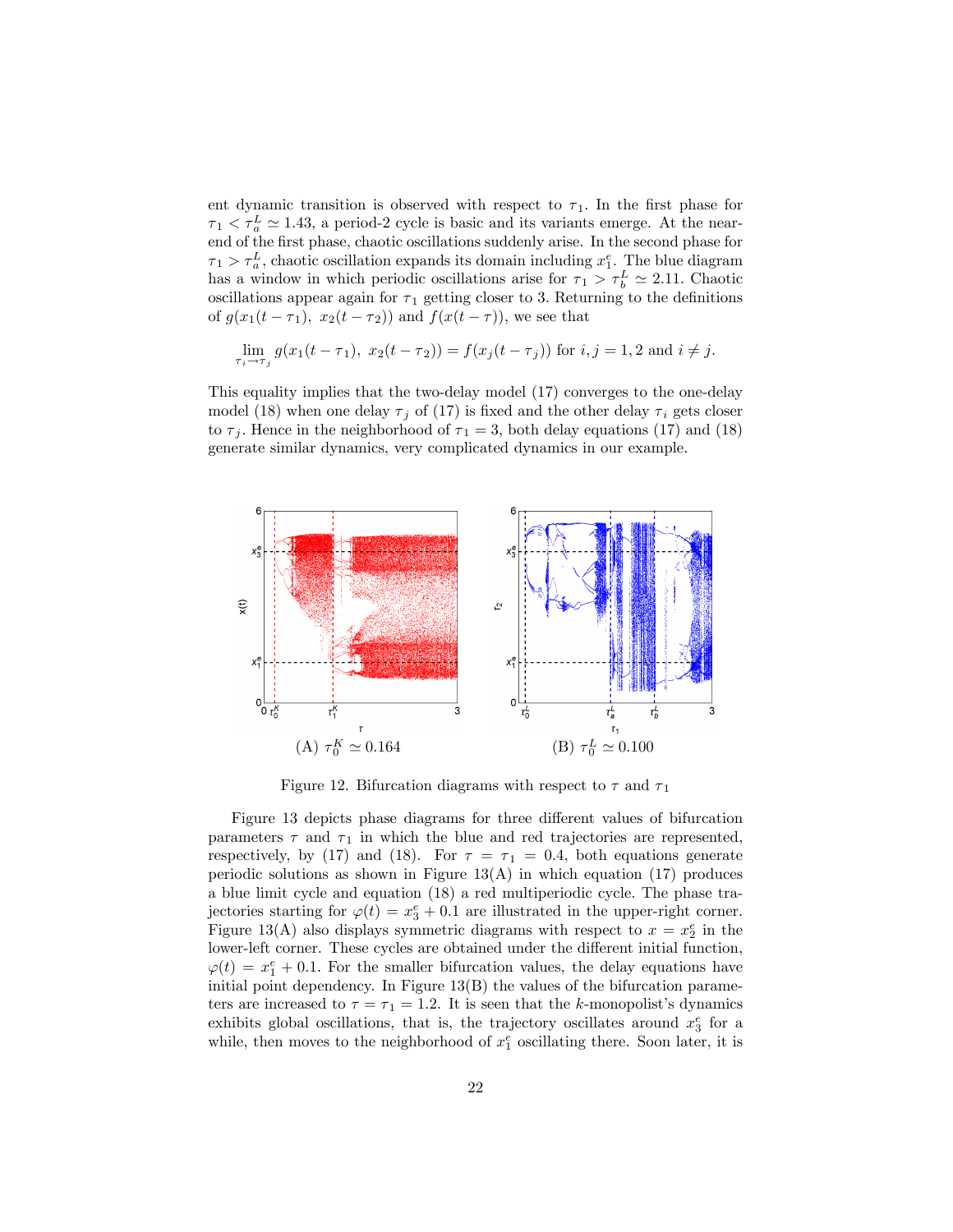back to the  $x_3^e$ -neighborhood again. These ups and downs are repeated. On the other hand, the  $\ell$ -monopolist's dynamics is confined to the neighborhood of the equilibrium output. The neighborhood where it stays depnds on which initial function the dynamic equation adopts. The dynamics with a larger  $\tau_1$ -value is more complicated than the one with a lower  $\tau_1$ -value. For  $\tau = 1.8$ , the lower oscillation and the upper oscillation are merged to make chaotic global oscillation including two stationary outputs,  $x_1^e$  and  $x_3^e$  as shown in Figure 13(C).



Figure 13. Comparison between phase diagrams of two monopolists

## 5 Concluding Remarks

Rational monopolies have exact knowledge on the price function and have enough computability to find the profit maximizing output level, which is then known instantaneously giving no need for dynamic adjustments. Boundedly rational monopolies either know the price function but do not have the sufficient computability to find the profit maximizing output level or they can observe only output and price data from previous time periods. In the Örst case the usual gradient adjustment process is applied and its delay version gives a one-delay model. In the second case the marginal profit is approximated with a two-point finite difference formula leading to a two-delay model. Assuming discrete time scales, the stability conditions are identical requiring sufficiently small speed of adjustments, however, the dynamics of the two models show some differences. The case of continuous dynamics is different. In the one delay case the critical values of the delay are computed and the directions of stability switches are determined via Hopf bifurcation. In the two delay case the discrete model is transformed into a continuous model based on the Berezowski transformation. The stability switching curves are analytically determined and the directions of stability switches are characterized based on the value of the stability index at each point of the curves. The theoretical results are verified and illustrated by numerical studies, In cases of stable and unstable steady states the dynamics is illustrated and sensitivity analysis is performed. It is shown that the speed of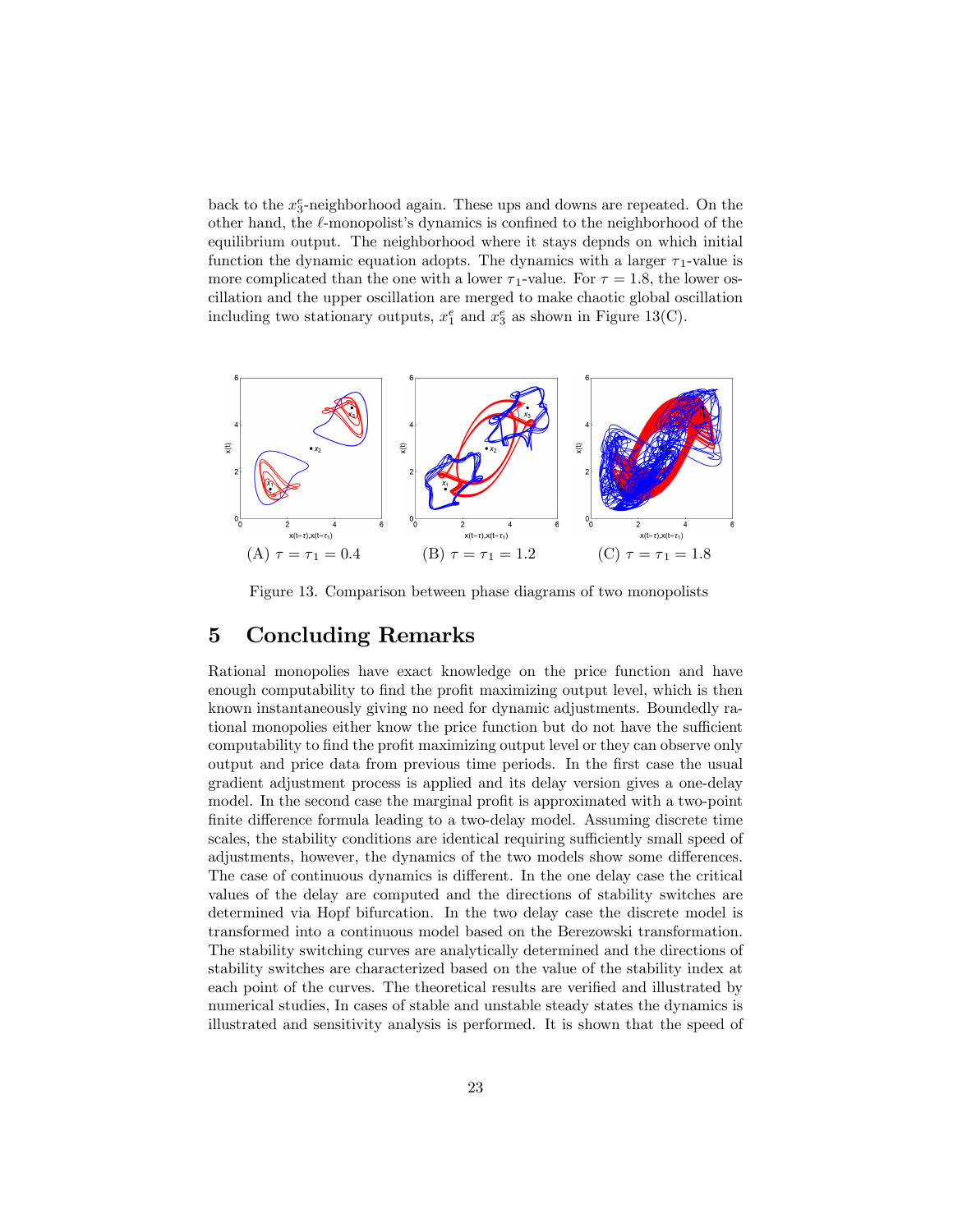adjustments has a destabilizing effect while the inertia coeficient has a stabilizing  ${\rm effect}.$ 

The study reported in this paper can be extended in several directions. First, more complex forms of the price function can be included in the model and to show how the dynamics depends on function forms and parameters. Second, to avoid sudden market fluctuations, a linear combination of previous output values can replace the most current output level leading to multiple delay systems. Third, the gradient adjustment process can be changed to other dynamic schemes. In the gradient process the profit maximizing output is approximated with a first-order formula, however, higher-order formulas are also known from the literature, which can be included in the dynamic equations.